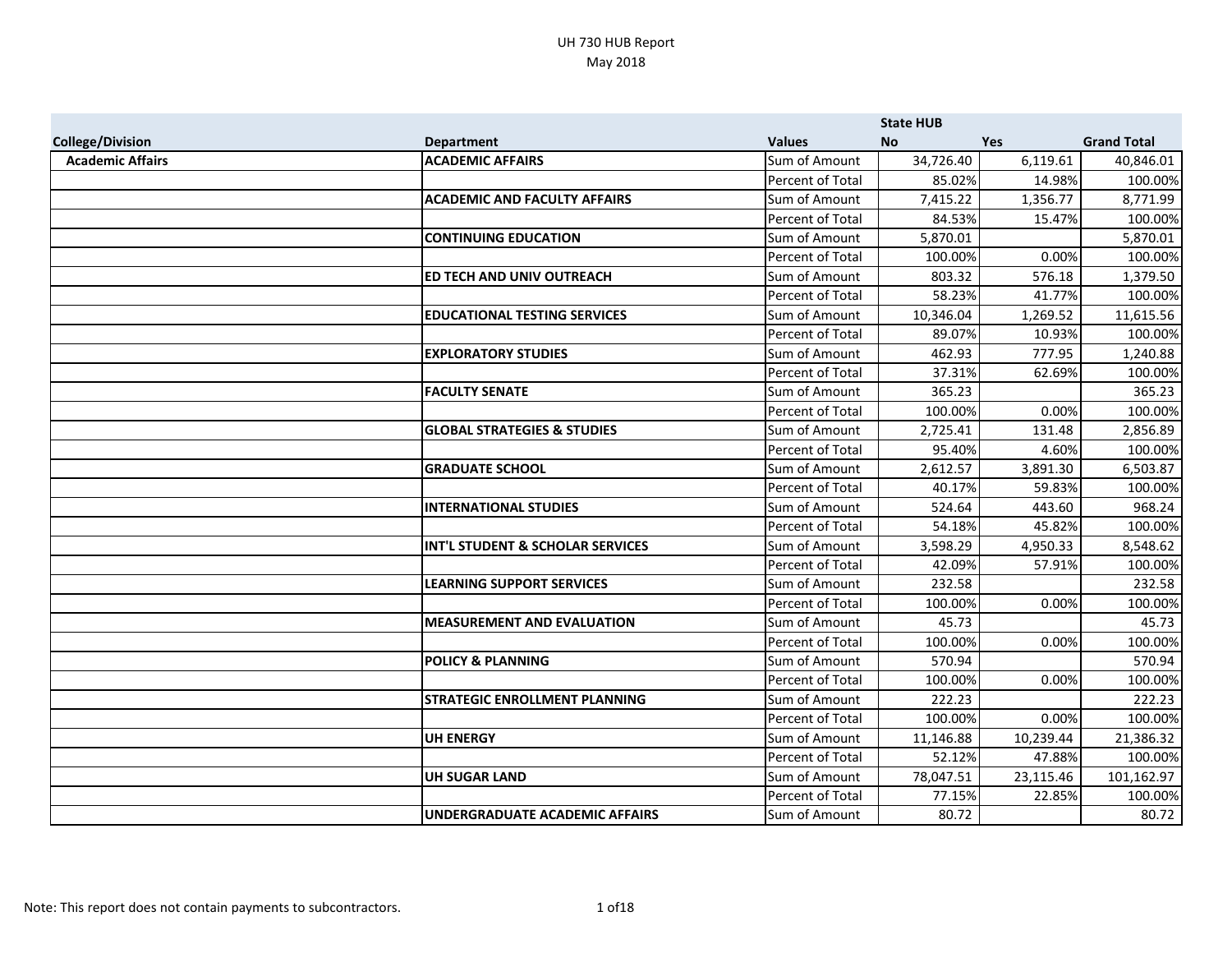|                                          |                                          |                  | <b>State HUB</b> |            |                    |
|------------------------------------------|------------------------------------------|------------------|------------------|------------|--------------------|
| <b>College/Division</b>                  | <b>Department</b>                        | <b>Values</b>    | <b>No</b>        | <b>Yes</b> | <b>Grand Total</b> |
| <b>Academic Affairs</b>                  | <b>UNDERGRADUATE ACADEMIC AFFAIRS</b>    | Percent of Total | 100.00%          | 0.00%      | 100.00%            |
|                                          | <b>UNDERGRADUATE STUDENT SUCCESS</b>     | Sum of Amount    | 1,602.78         | 2,313.96   | 3,916.74           |
|                                          |                                          | Percent of Total | 40.92%           | 59.08%     | 100.00%            |
|                                          | <b>UNDERGRADUATE STUDENT SUCCESS CTR</b> | Sum of Amount    | 45.50            |            | 45.50              |
|                                          |                                          | Percent of Total | 100.00%          | 0.00%      | 100.00%            |
|                                          | <b>WRITING CENTER</b>                    | Sum of Amount    | 778.66           | 637.30     | 1,415.96           |
|                                          |                                          | Percent of Total | 54.99%           | 45.01%     | 100.00%            |
| <b>Academic Affairs Sum of Amount</b>    |                                          |                  | 162,223.59       | 55,822.90  | 218,046.49         |
| <b>Academic Affairs Percent of Total</b> |                                          |                  | 74.40%           | 25.60%     | 100.00%            |
| <b>Administration and Finance</b>        | <b>ADMINISTRATION &amp; FINANCE</b>      | Sum of Amount    | 23,919.74        | 5,330.16   | 29,249.90          |
|                                          |                                          | Percent of Total | 81.78%           | 18.22%     | 100.00%            |
|                                          | <b>AUXILIARY SERVICES OPERATIONS</b>     | Sum of Amount    | 16,387.24        | 3,381.03   | 19,768.27          |
|                                          |                                          | Percent of Total | 82.90%           | 17.10%     | 100.00%            |
|                                          | <b>BUDGET</b>                            | Sum of Amount    | 2,019.78         |            | 2,019.78           |
|                                          |                                          | Percent of Total | 100.00%          | 0.00%      | 100.00%            |
|                                          | <b>BUSINESS SERVICES</b>                 | Sum of Amount    | 1,338.44         | 320.32     | 1,658.76           |
|                                          |                                          | Percent of Total | 80.69%           | 19.31%     | 100.00%            |
|                                          | <b>BUSINESS SERVICES III</b>             | Sum of Amount    | 757.24           | 686.57     | 1,443.81           |
|                                          |                                          | Percent of Total | 52.45%           | 47.55%     | 100.00%            |
|                                          | <b>BUSINESS SERVICES SITE II</b>         | Sum of Amount    | 55.49            | 647.79     | 703.28             |
|                                          |                                          | Percent of Total | 7.89%            | 92.11%     | 100.00%            |
|                                          | <b>CENTRAL FACILITY SERVICES</b>         | Sum of Amount    | 4,099.96         | 4,839.86   | 8,939.82           |
|                                          |                                          | Percent of Total | 45.86%           | 54.14%     | 100.00%            |
|                                          | <b>COUGAR CARD</b>                       | Sum of Amount    | 2,804.08         | 9,509.19   | 12,313.27          |
|                                          |                                          | Percent of Total | 22.77%           | 77.23%     | 100.00%            |
|                                          | <b>CULLEN PERFORMANCE HALL</b>           | Sum of Amount    | 24,063.26        | 1,745.10   | 25,808.36          |
|                                          |                                          | Percent of Total | 93.24%           | 6.76%      | 100.00%            |
|                                          | DEPT OF PUBLIC SAFETY ADMINIST           | Sum of Amount    | 1,114.94         |            | 1,114.94           |
|                                          |                                          | Percent of Total | 100.00%          | 0.00%      | 100.00%            |
|                                          | <b>EMERGENCY MANAGEMENT</b>              | Sum of Amount    | 3,404.74         | 158.18     | 3,562.92           |
|                                          |                                          | Percent of Total | 95.56%           | 4.44%      | 100.00%            |
|                                          | <b>ENTERPRISE SYSTEMS</b>                | Sum of Amount    | 522,210.00       | 180,345.54 | 702,555.54         |
|                                          |                                          | Percent of Total | 74.33%           | 25.67%     | 100.00%            |
|                                          | <b>ENV HEALTH &amp; LIFE SAFETY</b>      | Sum of Amount    | 3,632.77         | 83.00      | 3,715.77           |
|                                          |                                          | Percent of Total | 97.77%           | 2.23%      | 100.00%            |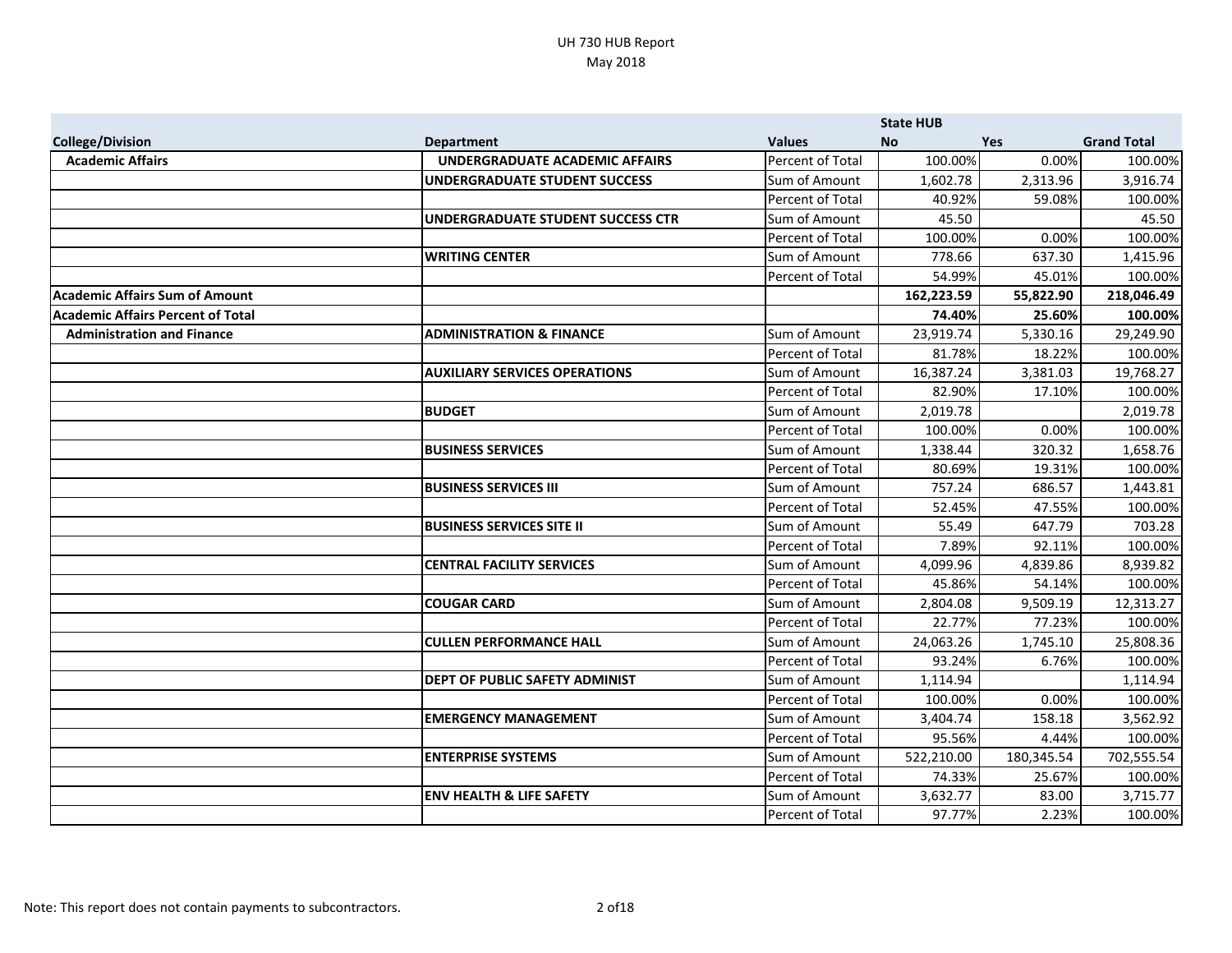|                                   |                                               |                  | <b>State HUB</b> |            |                    |
|-----------------------------------|-----------------------------------------------|------------------|------------------|------------|--------------------|
| <b>College/Division</b>           | <b>Department</b>                             | <b>Values</b>    | <b>No</b>        | <b>Yes</b> | <b>Grand Total</b> |
| <b>Administration and Finance</b> | <b>FACILITIES MANAGEMENT</b>                  | Sum of Amount    | 3,775.81         | 1,214.69   | 4,990.50           |
|                                   |                                               | Percent of Total | 75.66%           | 24.34%     | 100.00%            |
|                                   | <b>FACILITIES OPERATION &amp; MAINT</b>       | Sum of Amount    | 2,914.32         |            | 2,914.32           |
|                                   |                                               | Percent of Total | 100.00%          | 0.00%      | 100.00%            |
|                                   | <b>FACILITIES PLANNING &amp; CONSTRUCTION</b> | Sum of Amount    | 8,706,998.64     | 599,609.45 | 9,306,608.09       |
|                                   |                                               | Percent of Total | 93.56%           | 6.44%      | 100.00%            |
|                                   | <b>FACILITIES/CONSTRUCTION MGMT ADMIN</b>     | Sum of Amount    | 321.64           | 549.37     | 871.01             |
|                                   |                                               | Percent of Total | 36.93%           | 63.07%     | 100.00%            |
|                                   | <b>FINANCE-A&amp;F</b>                        | Sum of Amount    | 4,877.48         |            | 4,877.48           |
|                                   |                                               | Percent of Total | 100.00%          | 0.00%      | 100.00%            |
|                                   | <b>FINANCIAL REPORTING</b>                    | Sum of Amount    | 595.00           | 88.30      | 683.30             |
|                                   |                                               | Percent of Total | 87.08%           | 12.92%     | 100.00%            |
|                                   | FIRE LIFE SAFETY SERVICES                     | Sum of Amount    | 339.99           |            | 339.99             |
|                                   |                                               | Percent of Total | 100.00%          | 0.00%      | 100.00%            |
|                                   | HIGH PERFORMANCE & COMPUTING & NETWK          | Sum of Amount    | 1,600.00         | 1,825.00   | 3,425.00           |
|                                   |                                               | Percent of Total | 46.72%           | 53.28%     | 100.00%            |
|                                   | <b>HOUSTON PUBLIC MEDIA</b>                   | Sum of Amount    | 23.29            |            | 23.29              |
|                                   |                                               | Percent of Total | 100.00%          | 0.00%      | 100.00%            |
|                                   | <b>HUB PROGRAMS</b>                           | Sum of Amount    | 524.76           |            | 524.76             |
|                                   |                                               | Percent of Total | 100.00%          | 0.00%      | 100.00%            |
|                                   | <b>HUMAN RESOURCES</b>                        | Sum of Amount    | 57,143.60        | 4,023.63   | 61,167.23          |
|                                   |                                               | Percent of Total | 93.42%           | 6.58%      | 100.00%            |
|                                   | <b>INACTIVE-BUSINESS SERVICES OPERATIONS</b>  | Sum of Amount    | 113.34           |            | 113.34             |
|                                   |                                               | Percent of Total | 100.00%          | 0.00%      | 100.00%            |
|                                   | <b>INACTIVE-EXEC DIR PROCUR/AUX</b>           | Sum of Amount    | 5,548.47         |            | 5,548.47           |
|                                   |                                               | Percent of Total | 100.00%          | 0.00%      | 100.00%            |
|                                   | <b>INST - BUDGET</b>                          | Sum of Amount    | 40,000.00        |            | 40,000.00          |
|                                   |                                               | Percent of Total | 100.00%          | 0.00%      | 100.00%            |
|                                   | <b>INST - BUSINESS SERVICES</b>               | Sum of Amount    | 3,886,556.02     |            | 3,886,556.02       |
|                                   |                                               | Percent of Total | 100.00%          | 0.00%      | 100.00%            |
|                                   | <b>KUHF RADIO</b>                             | Sum of Amount    | 48,476.99        | 14,017.13  | 62,494.12          |
|                                   |                                               | Percent of Total | 77.57%           | 22.43%     | 100.00%            |
|                                   | <b>MINOR AND PLANNED PROJECTS</b>             | Sum of Amount    | 97,699.98        | 67,093.31  | 164,793.29         |
|                                   |                                               | Percent of Total | 59.29%           | 40.71%     | 100.00%            |
|                                   | <b>MINOR IN-HOUSE CONSTRUCTION</b>            | Sum of Amount    | 8,942.64         | 23,460.00  | 32,402.64          |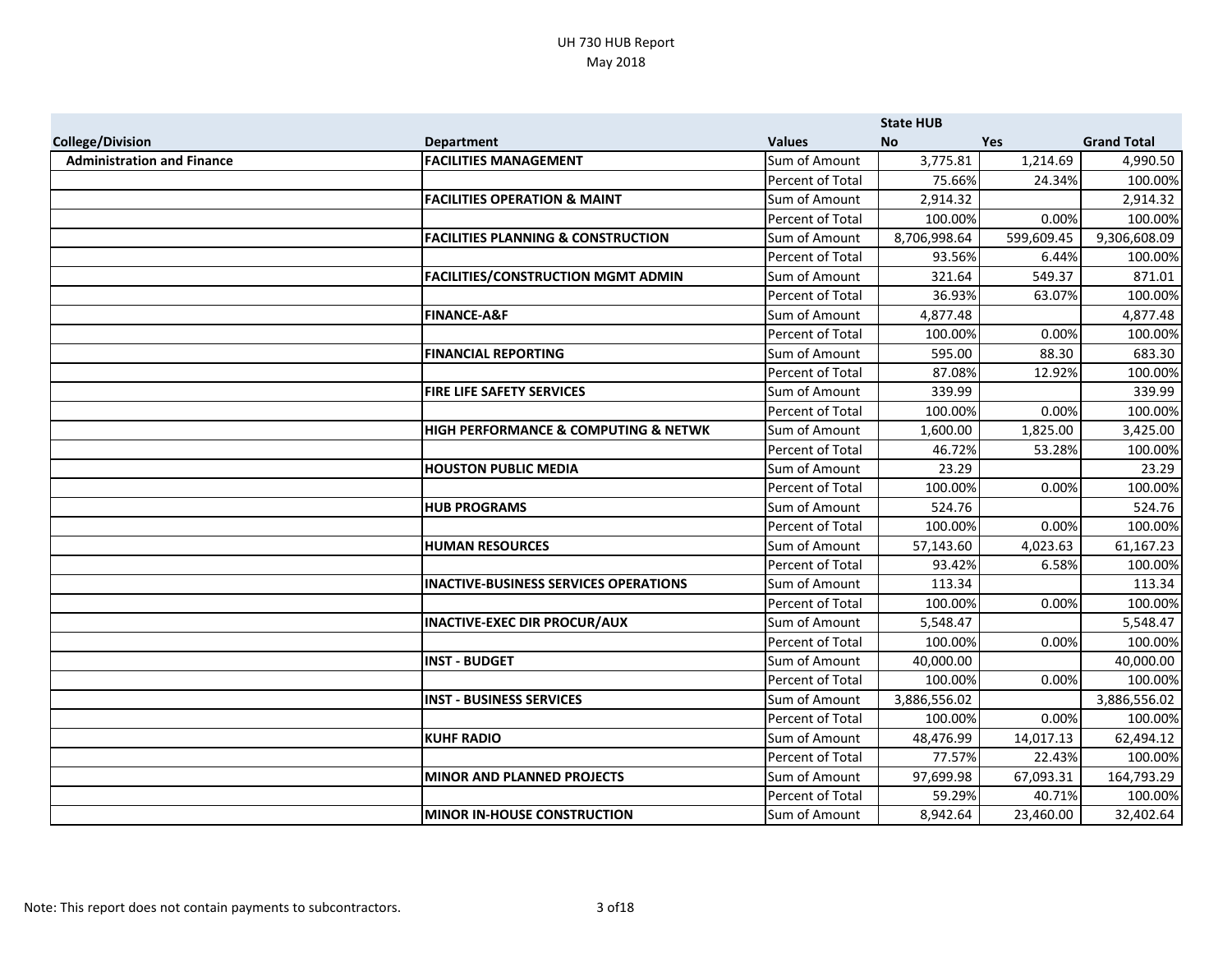|                                   |                                                |                  | <b>State HUB</b> |            |                    |
|-----------------------------------|------------------------------------------------|------------------|------------------|------------|--------------------|
| <b>College/Division</b>           | <b>Department</b>                              | <b>Values</b>    | No               | <b>Yes</b> | <b>Grand Total</b> |
| <b>Administration and Finance</b> | <b>MINOR IN-HOUSE CONSTRUCTION</b>             | Percent of Total | 27.60%           | 72.40%     | 100.00%            |
|                                   | OFFICE EQUAL OPPORTUNITY SRVS                  | Sum of Amount    | 419.38           |            | 419.38             |
|                                   |                                                | Percent of Total | 100.00%          | 0.00%      | 100.00%            |
|                                   | <b>PARKING &amp; TRANSPORTATION OPERATIONS</b> | Sum of Amount    | 588,555.86       | 20,711.40  | 609,267.26         |
|                                   |                                                | Percent of Total | 96.60%           | 3.40%      | 100.00%            |
|                                   | PHY PLANT-AUTOMOTIVE                           | Sum of Amount    | 22,161.15        | 5,120.90   | 27,282.05          |
|                                   |                                                | Percent of Total | 81.23%           | 18.77%     | 100.00%            |
|                                   | PHY PLANT-GROUNDS MAINT                        | Sum of Amount    | 52,195.55        |            | 52,195.55          |
|                                   |                                                | Percent of Total | 100.00%          | 0.00%      | 100.00%            |
|                                   | PHY PLANT-SOLID WASTE                          | Sum of Amount    | 6,146.45         |            | 6,146.45           |
|                                   |                                                | Percent of Total | 100.00%          | 0.00%      | 100.00%            |
|                                   | PHYSICAL PLANT                                 | Sum of Amount    | 169,277.20       | 268,814.50 | 438,091.70         |
|                                   |                                                | Percent of Total | 38.64%           | 61.36%     | 100.00%            |
|                                   | <b>PLANNING</b>                                | Sum of Amount    | 129.99           |            | 129.99             |
|                                   |                                                | Percent of Total | 100.00%          | 0.00%      | 100.00%            |
|                                   | <b>POLICE</b>                                  | Sum of Amount    | 198,594.03       | 7,967.05   | 206,561.08         |
|                                   |                                                | Percent of Total | 96.14%           | 3.86%      | 100.00%            |
|                                   | <b>POSTAL SERVICES OPERATIONS</b>              | Sum of Amount    | 17,968.45        | 1,753.86   | 19,722.31          |
|                                   |                                                | Percent of Total | 91.11%           | 8.89%      | 100.00%            |
|                                   | PRINTING OPERATIONS                            | Sum of Amount    | 13,959.38        | 2,838.86   | 16,798.24          |
|                                   |                                                | Percent of Total | 83.10%           | 16.90%     | 100.00%            |
|                                   | <b>PUBLIC ART</b>                              | Sum of Amount    | 45,586.43        |            | 45,586.43          |
|                                   |                                                | Percent of Total | 100.00%          | 0.00%      | 100.00%            |
|                                   | <b>PUBLIC SAFETY SYSTEMS</b>                   | Sum of Amount    | 53,345.74        | 6,963.76   | 60,309.50          |
|                                   |                                                | Percent of Total | 88.45%           | 11.55%     | 100.00%            |
|                                   | <b>REAL ESTATE SERVICES</b>                    | Sum of Amount    | 393.49           |            | 393.49             |
|                                   |                                                | Percent of Total | 100.00%          | 0.00%      | 100.00%            |
|                                   | <b>RISK MANAGEMENT</b>                         | Sum of Amount    | 203.79           |            | 203.79             |
|                                   |                                                | Percent of Total | 100.00%          | 0.00%      | 100.00%            |
|                                   | <b>SERVICE LEVEL AGREEMENT</b>                 | Sum of Amount    | 17,764.07        | 164,879.50 | 182,643.57         |
|                                   |                                                | Percent of Total | 9.73%            | 90.27%     | 100.00%            |
|                                   | <b>STUDENT BUSINESS SERVICES</b>               | Sum of Amount    | 27,341.12        | 1,144.02   | 28,485.14          |
|                                   |                                                | Percent of Total | 95.98%           | 4.02%      | 100.00%            |
|                                   | <b>TECHNOLOGY SERVICES &amp; SUPPORT</b>       | Sum of Amount    | 215,188.30       | 63,504.64  | 278,692.94         |
|                                   |                                                | Percent of Total | 77.21%           | 22.79%     | 100.00%            |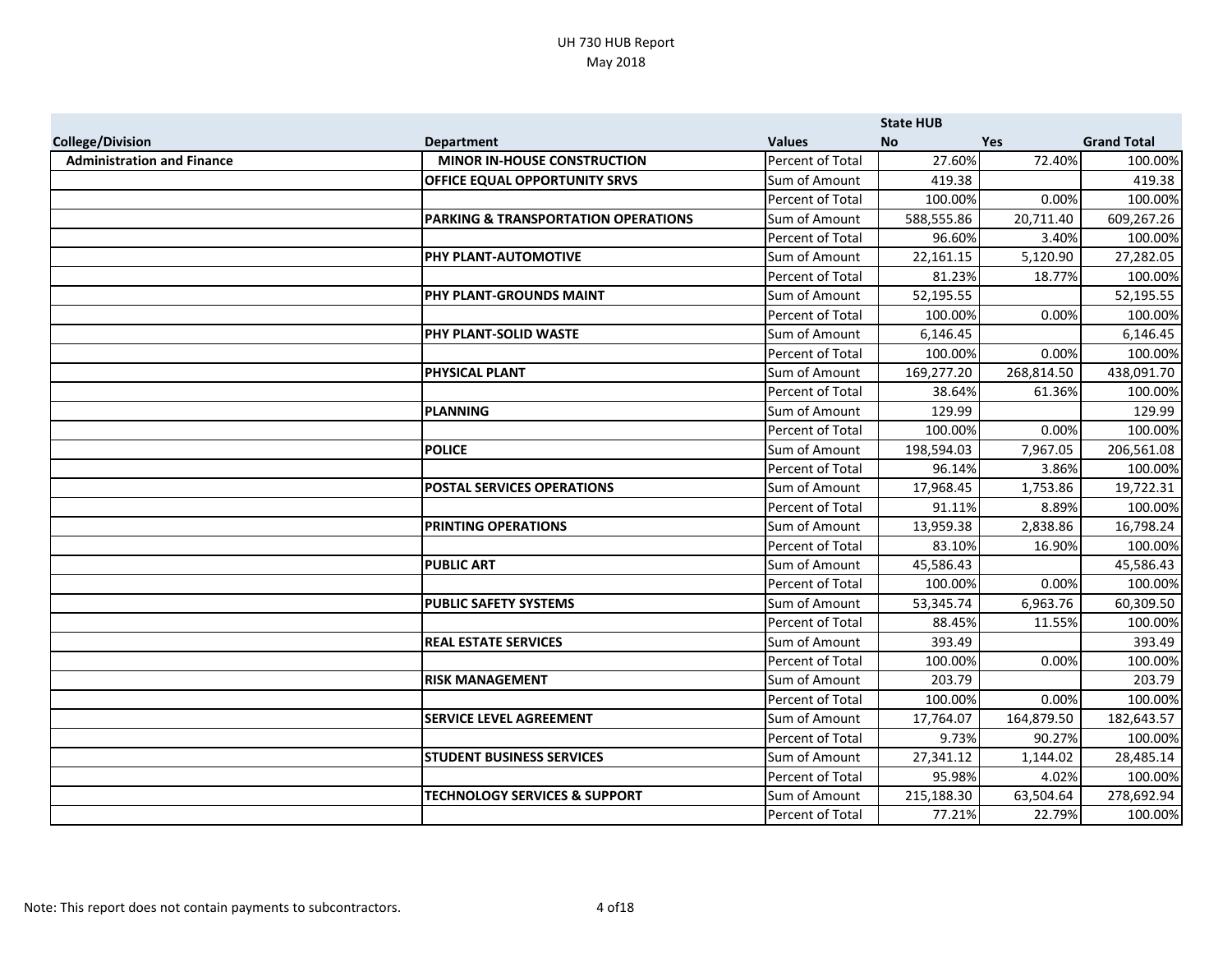|                                                    |                                             |                  | <b>State HUB</b> |              |                    |
|----------------------------------------------------|---------------------------------------------|------------------|------------------|--------------|--------------------|
| <b>College/Division</b>                            | <b>Department</b>                           | <b>Values</b>    | <b>No</b>        | <b>Yes</b>   | <b>Grand Total</b> |
| <b>Administration and Finance</b>                  | TV PUBLIC BROADCASTING                      | Sum of Amount    | 86,158.38        | 9,576.18     | 95,734.56          |
|                                                    |                                             | Percent of Total | 90.00%           | 10.00%       | 100.00%            |
|                                                    | UH SPORTS & ENTERTAINMENT SVC               | Sum of Amount    | 230,607.99       |              | 230,607.99         |
|                                                    |                                             | Percent of Total | 100.00%          | 0.00%        | 100.00%            |
|                                                    | UIT EXTERNALLY FUNDED PROJECTS              | Sum of Amount    |                  | 4,857.50     | 4,857.50           |
|                                                    |                                             | Percent of Total | 0.00%            | 100.00%      | 100.00%            |
|                                                    | <b>UIT SECURITY</b>                         | Sum of Amount    | 352.31           | 10,124.40    | 10,476.71          |
|                                                    |                                             | Percent of Total | 3.36%            | 96.64%       | 100.00%            |
|                                                    | UNIV PROPERTY SERVICES OPERATIONS           | Sum of Amount    | 313,652.00       |              | 313,652.00         |
|                                                    |                                             | Percent of Total | 100.00%          | 0.00%        | 100.00%            |
|                                                    | UNIVERSITY INFORMATION TECHNOLOGY           | Sum of Amount    | 49,154.08        | 35,135.39    | 84,289.47          |
|                                                    |                                             | Percent of Total | 58.32%           | 41.68%       | 100.00%            |
| <b>Administration and Finance Sum of Amount</b>    |                                             |                  | 15,581,414.79    | 1,522,319.58 | 17,103,734.37      |
| <b>Administration and Finance Percent of Total</b> |                                             |                  | 91.10%           | 8.90%        | 100.00%            |
| Architecture                                       | <b>ARCHITECTURE</b>                         | Sum of Amount    | 4,134.20         |              | 4,134.20           |
|                                                    |                                             | Percent of Total | 100.00%          | 0.00%        | 100.00%            |
|                                                    | <b>COMMU DESIGN CNTR SUSAN ROGERS</b>       | Sum of Amount    |                  | 62.14        | 62.14              |
|                                                    |                                             | Percent of Total | 0.00%            | 100.00%      | 100.00%            |
|                                                    | <b>DEAN, ARCHITECTURE</b>                   | Sum of Amount    | 43,498.27        | 3,020.98     | 46,519.25          |
|                                                    |                                             | Percent of Total | 93.51%           | 6.49%        | 100.00%            |
| <b>Architecture Sum of Amount</b>                  |                                             |                  | 47,632.47        | 3,083.12     | 50,715.59          |
| <b>Architecture Percent of Total</b>               |                                             |                  | 93.92%           | 6.08%        | 100.00%            |
| <b>Business Administration</b>                     | <b>ACCOUNTANCY AND TAXATION</b>             | Sum of Amount    | 5,698.20         | 164.30       | 5,862.50           |
|                                                    |                                             | Percent of Total | 97.20%           | 2.80%        | 100.00%            |
|                                                    | <b>ACCOUNTING CERTIFICATE PROGRAM</b>       | Sum of Amount    | 13,393.14        | 940.52       | 14,333.66          |
|                                                    |                                             | Percent of Total | 93.44%           | 6.56%        | 100.00%            |
|                                                    | <b>BAUER CAREER SERVICES CTR</b>            | Sum of Amount    | 9,694.09         | 65.00        | 9,759.09           |
|                                                    |                                             | Percent of Total | 99.33%           | 0.67%        | 100.00%            |
|                                                    | <b>BAUER COMMUNICATIONS</b>                 | Sum of Amount    | 34,587.91        | 19,398.14    | 53,986.05          |
|                                                    |                                             | Percent of Total | 64.07%           | 35.93%       | 100.00%            |
|                                                    | <b>BAUER DIVISION OF TECHNOLOGY</b>         | Sum of Amount    | 20,556.03        | 20,187.89    | 40,743.92          |
|                                                    |                                             | Percent of Total | 50.45%           | 49.55%       | 100.00%            |
|                                                    | <b>BAUER EXTERNAL RELATIONS DEPT</b>        | Sum of Amount    |                  | 85.25        | 85.25              |
|                                                    |                                             | Percent of Total | 0.00%            | 100.00%      | 100.00%            |
|                                                    | <b>BAUER GRADUATE PROFESSIONAL PROGRAMS</b> | Sum of Amount    | 11,615.15        |              | 11,615.15          |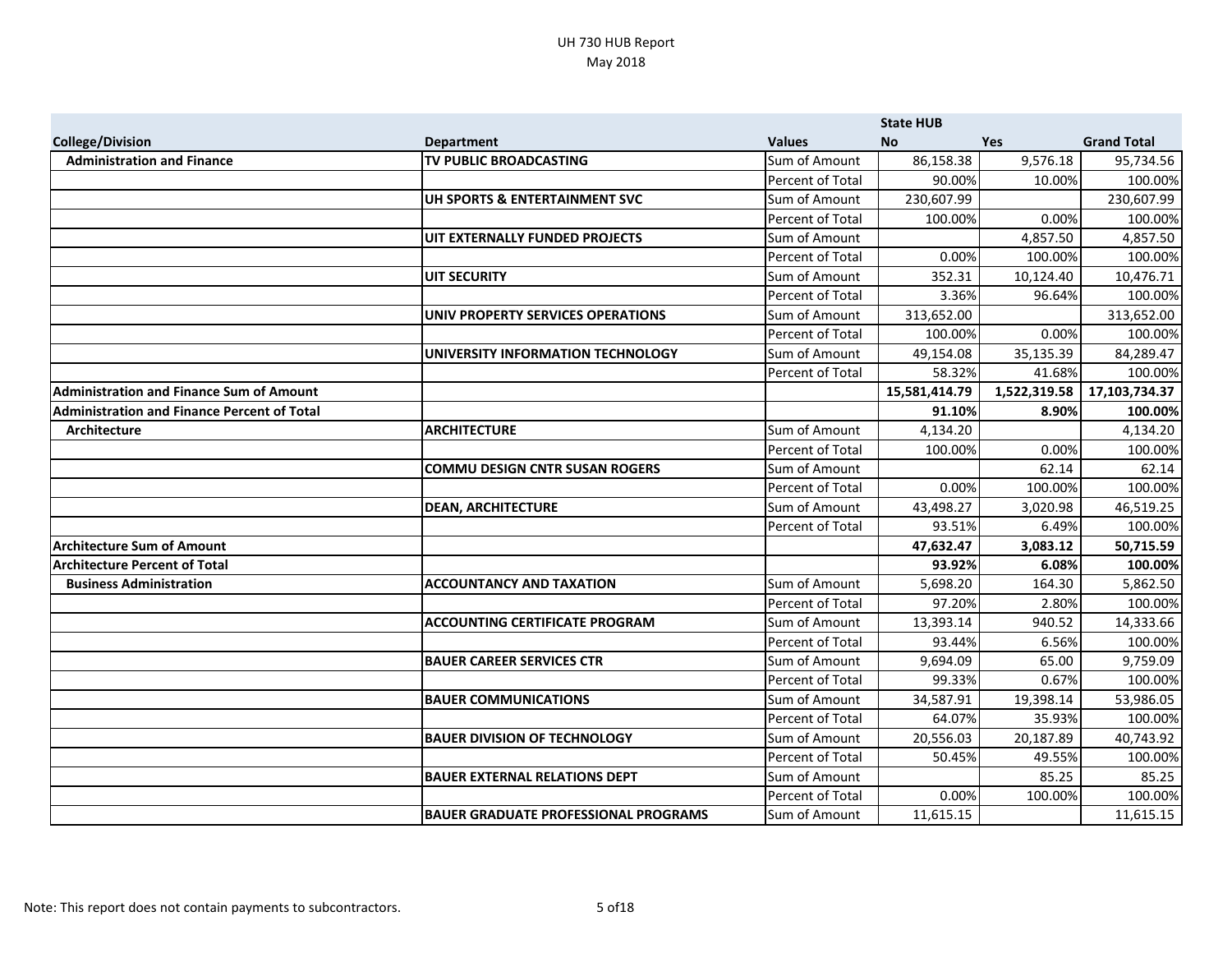|                                                 |                                              |                  | <b>State HUB</b> |            |                    |
|-------------------------------------------------|----------------------------------------------|------------------|------------------|------------|--------------------|
| <b>College/Division</b>                         | <b>Department</b>                            | <b>Values</b>    | <b>No</b>        | <b>Yes</b> | <b>Grand Total</b> |
| <b>Business Administration</b>                  | <b>BAUER GRADUATE PROFESSIONAL PROGRAMS</b>  | Percent of Total | 100.00%          | 0.00%      | 100.00%            |
|                                                 | <b>CTR FOR EXECUTIVE DEVELOPMENT</b>         | Sum of Amount    | 3,321.38         |            | 3,321.38           |
|                                                 |                                              | Percent of Total | 100.00%          | 0.00%      | 100.00%            |
|                                                 | <b>DEAN'S OFFICE, BAUER COLLEGE</b>          | Sum of Amount    | 68,369.57        | 7,351.33   | 75,720.90          |
|                                                 |                                              | Percent of Total | 90.29%           | 9.71%      | 100.00%            |
|                                                 | <b>DECISION AND INFORMATION SCIEN</b>        | Sum of Amount    | 644.23           | 957.64     | 1,601.87           |
|                                                 |                                              | Percent of Total | 40.22%           | 59.78%     | 100.00%            |
|                                                 | <b>EXECUTIVE DEGREE PROGRAMS</b>             | Sum of Amount    | 58,795.05        | 1,973.19   | 60,768.24          |
|                                                 |                                              | Percent of Total | 96.75%           | 3.25%      | 100.00%            |
|                                                 | <b>FINANCE-BAUER COLLEGE</b>                 | Sum of Amount    | 7,751.17         | 625.68     | 8,376.85           |
|                                                 |                                              | Percent of Total | 92.53%           | 7.47%      | 100.00%            |
|                                                 | <b>MANAGEMENT-BAUER COLLEGE</b>              | Sum of Amount    | 17,764.73        | 1,290.68   | 19,055.41          |
|                                                 |                                              | Percent of Total | 93.23%           | 6.77%      | 100.00%            |
|                                                 | <b>MARKETING-BAUER COLLEGE</b>               | Sum of Amount    | 2,092.09         | 5,070.79   | 7,162.88           |
|                                                 |                                              | Percent of Total | 29.21%           | 70.79%     | 100.00%            |
|                                                 | <b>SALES EXCELLENCE INSTITUTE</b>            | Sum of Amount    | 29,506.09        | 4,038.65   | 33,544.74          |
|                                                 |                                              | Percent of Total | 87.96%           | 12.04%     | 100.00%            |
|                                                 | <b>SMALL BUSINESS DEV CENTER</b>             | Sum of Amount    | 23,528.54        | 5,925.95   | 29,454.49          |
|                                                 |                                              | Percent of Total | 79.88%           | 20.12%     | 100.00%            |
|                                                 | <b>UNDERGRAD BUSINESS PROG</b>               | Sum of Amount    | 13,957.11        | 1,379.00   | 15,336.11          |
|                                                 |                                              | Percent of Total | 91.01%           | 8.99%      | 100.00%            |
|                                                 | <b>WOLFF CTR FOR ENTREPRENEURSHIP</b>        | Sum of Amount    | 8,268.20         | 1,552.30   | 9,820.50           |
|                                                 |                                              | Percent of Total | 84.19%           | 15.81%     | 100.00%            |
| Business Administration Sum of Amount           |                                              |                  | 329,542.68       | 71,006.31  | 400,548.99         |
| <b>Business Administration Percent of Total</b> |                                              |                  | 82.27%           | 17.73%     | 100.00%            |
| <b>Chancellor/President</b>                     | <b>BASEBALL</b>                              | Sum of Amount    | 60,522.87        | 2,759.38   | 63,282.25          |
|                                                 |                                              | Percent of Total | 95.64%           | 4.36%      | 100.00%            |
|                                                 | <b>COMMUNITY RELATIONS &amp; INST ACCESS</b> | Sum of Amount    | 750.43           | 186.67     | 937.10             |
|                                                 |                                              | Percent of Total | 80.08%           | 19.92%     | 100.00%            |
|                                                 | <b>COMPLIANCE</b>                            | Sum of Amount    | 559.13           |            | 559.13             |
|                                                 |                                              | Percent of Total | 100.00%          | 0.00%      | 100.00%            |
|                                                 | <b>FOOTBALL</b>                              | Sum of Amount    | 11,960.79        | 12,412.32  | 24,373.11          |
|                                                 |                                              | Percent of Total | 49.07%           | 50.93%     | 100.00%            |
|                                                 | <b>INTERCOLLEGIATE ATHLETICS</b>             | Sum of Amount    | 363,006.43       | 27,286.94  | 390,293.37         |
|                                                 |                                              | Percent of Total | 93.01%           | 6.99%      | 100.00%            |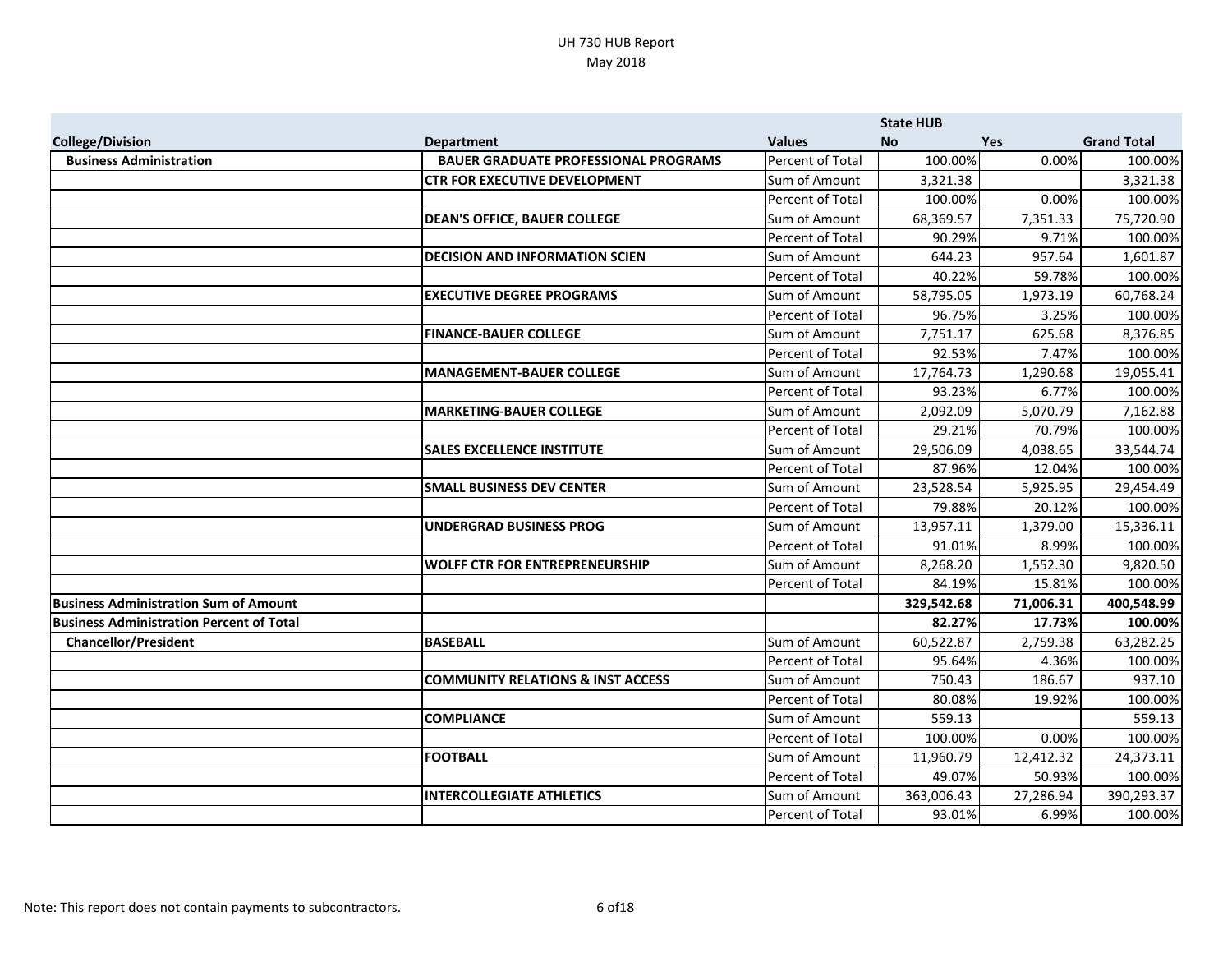|                                              |                                      |                  | <b>State HUB</b> |            |                    |
|----------------------------------------------|--------------------------------------|------------------|------------------|------------|--------------------|
| <b>College/Division</b>                      | <b>Department</b>                    | <b>Values</b>    | <b>No</b>        | <b>Yes</b> | <b>Grand Total</b> |
| <b>Chancellor/President</b>                  | <b>MEN'S BASKETBALL</b>              | Sum of Amount    | 26,081.54        | 7,187.24   | 33,268.78          |
|                                              |                                      | Percent of Total | 78.40%           | 21.60%     | 100.00%            |
|                                              | <b>MEN'S TRACK AND FIELD</b>         | Sum of Amount    | 61,010.76        |            | 61,010.76          |
|                                              |                                      | Percent of Total | 100.00%          | 0.00%      | 100.00%            |
|                                              | <b>OFFICE OF SPECIAL EVENTS</b>      | Sum of Amount    | 58,259.41        | 4,375.43   | 62,634.84          |
|                                              |                                      | Percent of Total | 93.01%           | 6.99%      | 100.00%            |
|                                              | <b>PRESIDENT</b>                     | Sum of Amount    | 5,584.88         | 5,351.29   | 10,936.17          |
|                                              |                                      | Percent of Total | 51.07%           | 48.93%     | 100.00%            |
|                                              | <b>STAFF COUNCIL</b>                 | Sum of Amount    | 0.00             | 218.00     | 218.00             |
|                                              |                                      | Percent of Total | 0.00%            | 100.00%    | 100.00%            |
|                                              | <b>WOMEN'S BASKETBALL</b>            | Sum of Amount    | 489.01           |            | 489.01             |
|                                              |                                      | Percent of Total | 100.00%          | 0.00%      | 100.00%            |
|                                              | <b>WOMEN'S SOCCER</b>                | Sum of Amount    | 1,326.36         | 315.00     | 1,641.36           |
|                                              |                                      | Percent of Total | 80.81%           | 19.19%     | 100.00%            |
|                                              | <b>WOMEN'S SOFTBALL</b>              | Sum of Amount    | 3,380.69         |            | 3,380.69           |
|                                              |                                      | Percent of Total | 100.00%          | 0.00%      | 100.00%            |
|                                              | <b>WOMEN'S SWIMMING &amp; DIVING</b> | Sum of Amount    | 9,120.93         |            | 9,120.93           |
|                                              |                                      | Percent of Total | 100.00%          | 0.00%      | 100.00%            |
|                                              | <b>WOMEN'S TENNIS</b>                | Sum of Amount    | 1,991.33         |            | 1,991.33           |
|                                              |                                      | Percent of Total | 100.00%          | 0.00%      | 100.00%            |
|                                              | <b>WOMEN'S VOLLEYBALL</b>            | Sum of Amount    | 258.19           |            | 258.19             |
|                                              |                                      | Percent of Total | 100.00%          | 0.00%      | 100.00%            |
| <b>Chancellor/President Sum of Amount</b>    |                                      |                  | 604,302.75       | 60,092.27  | 664,395.02         |
| <b>Chancellor/President Percent of Total</b> |                                      |                  | 90.96%           | 9.04%      | 100.00%            |
| <b>College of the Arts</b>                   | <b>ART</b>                           | Sum of Amount    | 25,018.67        | 721.36     | 25,740.03          |
|                                              |                                      | Percent of Total | 97.20%           | 2.80%      | 100.00%            |
|                                              | <b>BAND</b>                          | Sum of Amount    | 9,031.33         |            | 9,031.33           |
|                                              |                                      | Percent of Total | 100.00%          | 0.00%      | 100.00%            |
|                                              | <b>BLAFFER GALLERY</b>               | Sum of Amount    | 382.07           | 90.00      | 472.07             |
|                                              |                                      | Percent of Total | 80.94%           | 19.06%     | 100.00%            |
|                                              | <b>CWMCA CENTER FOR THE ARTS</b>     | Sum of Amount    | 30,028.55        | 248.88     | 30,277.43          |
|                                              |                                      | Percent of Total | 99.18%           | 0.82%      | 100.00%            |
|                                              | DEAN, COLLEGE OF THE ARTS            | Sum of Amount    | 28,008.93        | 785.85     | 28,794.78          |
|                                              |                                      | Percent of Total | 97.27%           | 2.73%      | 100.00%            |
|                                              | <b>MUSIC</b>                         | Sum of Amount    | 20,751.09        | 646.76     | 21,397.85          |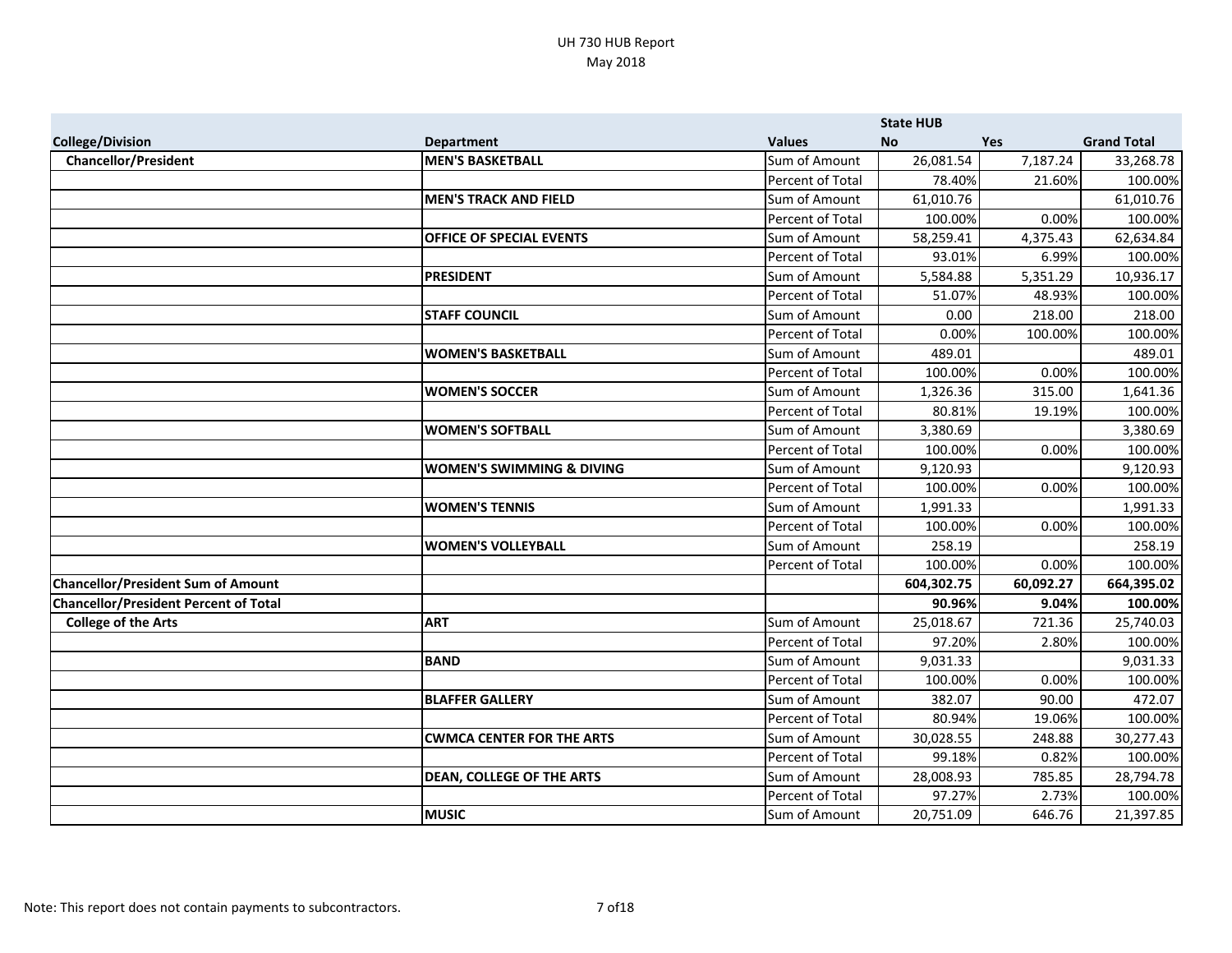|                                             |                                           |                  | <b>State HUB</b> |            |                    |
|---------------------------------------------|-------------------------------------------|------------------|------------------|------------|--------------------|
| <b>College/Division</b>                     | <b>Department</b>                         | <b>Values</b>    | <b>No</b>        | <b>Yes</b> | <b>Grand Total</b> |
| <b>College of the Arts</b>                  | <b>MUSIC</b>                              | Percent of Total | 96.98%           | 3.02%      | 100.00%            |
|                                             | <b>THEATER</b>                            | Sum of Amount    | 9,391.90         | 300.43     | 9,692.33           |
|                                             |                                           | Percent of Total | 96.90%           | 3.10%      | 100.00%            |
| <b>College of the Arts Sum of Amount</b>    |                                           |                  | 122,612.54       | 2,793.28   | 125,405.82         |
| <b>College of the Arts Percent of Total</b> |                                           |                  | 97.77%           | 2.23%      | 100.00%            |
| <b>Education</b>                            | <b>ASIAN AMERICAN STUDIES</b>             | Sum of Amount    | 55,705.01        |            | 55,705.01          |
|                                             |                                           | Percent of Total | 100.00%          | 0.00%      | 100.00%            |
|                                             | <b>CENTER FOR INFO TECH IN EDUCATION</b>  | Sum of Amount    | 2,662.50         | 1,406.16   | 4,068.66           |
|                                             |                                           | Percent of Total | 65.44%           | 34.56%     | 100.00%            |
|                                             | <b>CHARTER SCHOOL</b>                     | Sum of Amount    | 2,310.61         | 4,887.21   | 7,197.82           |
|                                             |                                           | Percent of Total | 32.10%           | 67.90%     | 100.00%            |
|                                             | <b>CONSISTENCY MGMT &amp; COOP DISCIP</b> | Sum of Amount    | 731.66           |            | 731.66             |
|                                             |                                           | Percent of Total | 100.00%          | 0.00%      | 100.00%            |
|                                             | <b>CURRICULUM AND INSTRUCTION</b>         | Sum of Amount    | 25,675.17        | 3,883.75   | 29,558.92          |
|                                             |                                           | Percent of Total | 86.86%           | 13.14%     | 100.00%            |
|                                             | <b>DEAN, EDUCATION</b>                    | Sum of Amount    | 35,179.75        | 4,054.88   | 39,234.63          |
|                                             |                                           | Percent of Total | 89.67%           | 10.33%     | 100.00%            |
|                                             | ED LEADERSHIP & POLICY STUDIES            | Sum of Amount    | 9,772.54         | 2,094.50   | 11,867.04          |
|                                             |                                           | Percent of Total | 82.35%           | 17.65%     | 100.00%            |
|                                             | PSYCH, HEALTH & LEARNING SCIENCE          | Sum of Amount    | 11,253.61        | 8,829.83   | 20,083.44          |
|                                             |                                           | Percent of Total | 56.03%           | 43.97%     | 100.00%            |
| <b>Education Sum of Amount</b>              |                                           |                  | 143,290.85       | 25,156.33  | 168,447.18         |
| <b>Education Percent of Total</b>           |                                           |                  | 85.07%           | 14.93%     | 100.00%            |
| <b>Engineering</b>                          | <b>BIOMEDICAL ENGINEERING</b>             | Sum of Amount    | 83,536.58        | 131.16     | 83,667.74          |
|                                             |                                           | Percent of Total | 99.84%           | 0.16%      | 100.00%            |
|                                             | <b>CHEMICAL ENGINEERING</b>               | Sum of Amount    | 206,549.80       | 8,445.83   | 214,995.63         |
|                                             |                                           | Percent of Total | 96.07%           | 3.93%      | 100.00%            |
|                                             | <b>CIVIL ENGINEERING</b>                  | Sum of Amount    | 94,818.64        | 7,590.60   | 102,409.24         |
|                                             |                                           | Percent of Total | 92.59%           | 7.41%      | 100.00%            |
|                                             | <b>COMPOSITE ENGR APPLICATIONS CT</b>     | Sum of Amount    | 68.27            |            | 68.27              |
|                                             |                                           | Percent of Total | 100.00%          | 0.00%      | 100.00%            |
|                                             | <b>COOPERATIVE ENGINEERING</b>            | Sum of Amount    | 253.04           |            | 253.04             |
|                                             |                                           | Percent of Total | 100.00%          | 0.00%      | 100.00%            |
|                                             | <b>DEAN, ENGINEERING</b>                  | Sum of Amount    | 84,293.52        | 8,764.34   | 93,057.86          |
|                                             |                                           | Percent of Total | 90.58%           | 9.42%      | 100.00%            |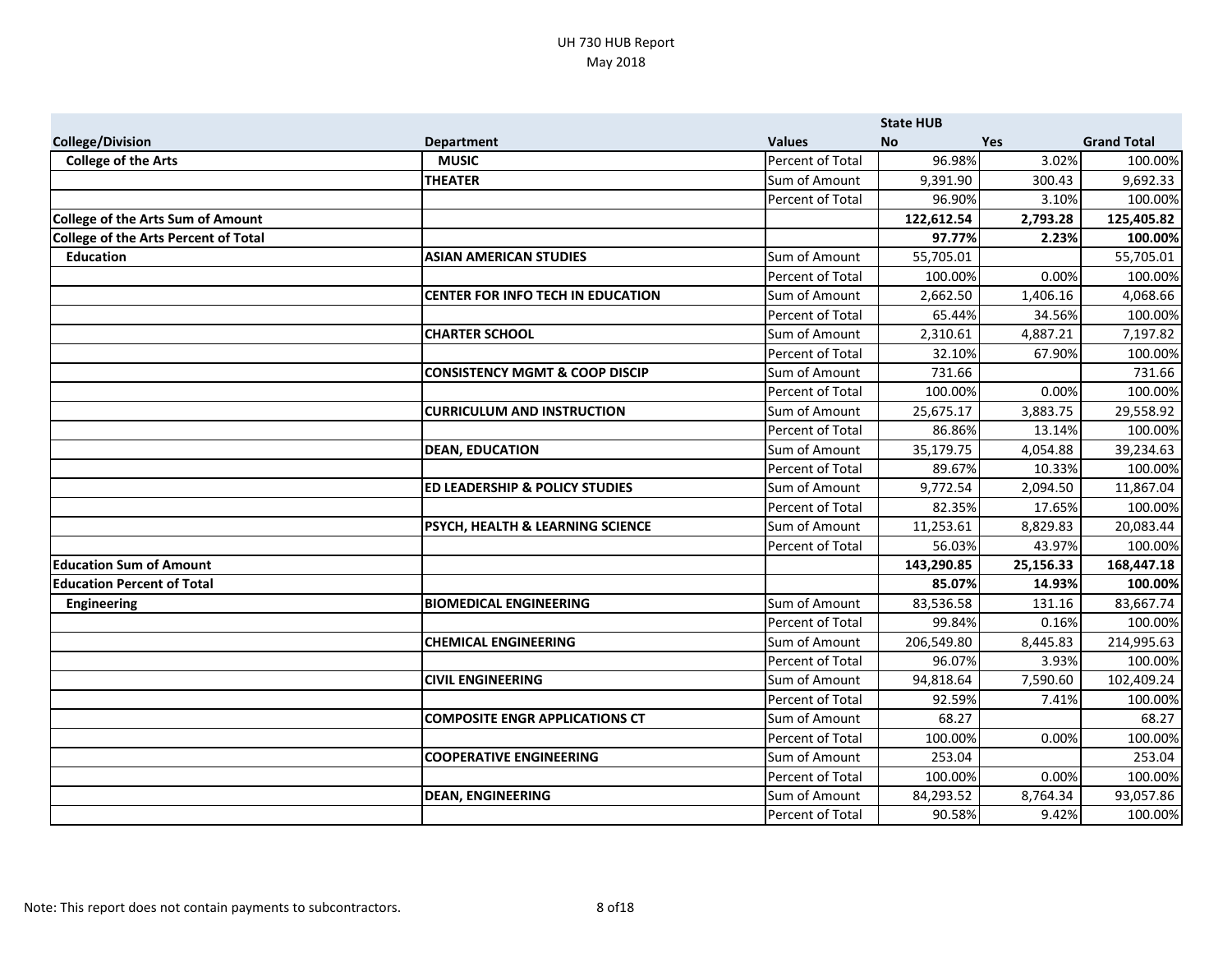|                                                      |                                            |                  | <b>State HUB</b> |            |                    |
|------------------------------------------------------|--------------------------------------------|------------------|------------------|------------|--------------------|
| <b>College/Division</b>                              | <b>Department</b>                          | <b>Values</b>    | <b>No</b>        | <b>Yes</b> | <b>Grand Total</b> |
| <b>Engineering</b>                                   | <b>ELECTRICAL ENGINEERING</b>              | Sum of Amount    | 223,047.87       | 15,582.76  | 238,630.63         |
|                                                      |                                            | Percent of Total | 93.47%           | 6.53%      | 100.00%            |
|                                                      | <b>ENGINEERING SERVICES</b>                | Sum of Amount    | 9,844.16         | 1,612.80   | 11,456.96          |
|                                                      |                                            | Percent of Total | 85.92%           | 14.08%     | 100.00%            |
|                                                      | <b>INDUSTRIAL ENGINEERING</b>              | Sum of Amount    | 1,372.94         | 611.01     | 1,983.95           |
|                                                      |                                            | Percent of Total | 69.20%           | 30.80%     | 100.00%            |
|                                                      | <b>INTEGRATED BIO &amp; NANO SYSTEM</b>    | Sum of Amount    | 2,005.47         |            | 2,005.47           |
|                                                      |                                            | Percent of Total | 100.00%          | 0.00%      | 100.00%            |
|                                                      | <b>MECHANICAL ENGINEERING</b>              | Sum of Amount    | 72,888.94        | 1,998.35   | 74,887.29          |
|                                                      |                                            | Percent of Total | 97.33%           | 2.67%      | 100.00%            |
|                                                      | <b>NATL CTR FOR AIRBORNE LASER MAPPING</b> | Sum of Amount    | 1,208.47         | 162.92     | 1,371.39           |
|                                                      |                                            | Percent of Total | 88.12%           | 11.88%     | 100.00%            |
|                                                      | PETROLEUM ENGINEERING                      | Sum of Amount    | 13,572.65        | 7,590.92   | 21,163.57          |
|                                                      |                                            | Percent of Total | 64.13%           | 35.87%     | 100.00%            |
| <b>Engineering Sum of Amount</b>                     |                                            |                  | 793,460.35       | 52,490.69  | 845,951.04         |
| <b>Engineering Percent of Total</b>                  |                                            |                  | 93.80%           | 6.20%      | 100.00%            |
| <b>Graduate College of Social Work</b>               | <b>ADMISSIONS-GCSW</b>                     | Sum of Amount    | 461.31           |            | 461.31             |
|                                                      |                                            | Percent of Total | 100.00%          | 0.00%      | 100.00%            |
|                                                      | <b>AMERICAN HUMANICS</b>                   | Sum of Amount    | 1,323.25         |            | 1,323.25           |
|                                                      |                                            | Percent of Total | 100.00%          | 0.00%      | 100.00%            |
|                                                      | <b>CHILD &amp; FAMILY CENTER</b>           | Sum of Amount    | 457.42           | 133.07     | 590.49             |
|                                                      |                                            | Percent of Total | 77.46%           | 22.54%     | 100.00%            |
|                                                      | <b>CTR DRUG &amp; SOCIAL POLICY RESRC</b>  | Sum of Amount    | 4,774.90         | 231.93     | 5,006.83           |
|                                                      |                                            | Percent of Total | 95.37%           | 4.63%      | 100.00%            |
|                                                      | <b>DEAN, SOCIAL WORK</b>                   | Sum of Amount    | 1,800.85         | 340.89     | 2,141.74           |
|                                                      |                                            | Percent of Total | 84.08%           | 15.92%     | 100.00%            |
|                                                      | <b>FIELD OFFICE</b>                        | Sum of Amount    |                  | 130.39     | 130.39             |
|                                                      |                                            | Percent of Total | 0.00%            | 100.00%    | 100.00%            |
|                                                      | <b>GCSW INFORMATION TECHNOLOGY</b>         | Sum of Amount    | 3,779.58         |            | 3,779.58           |
|                                                      |                                            | Percent of Total | 100.00%          | 0.00%      | 100.00%            |
|                                                      | <b>GULEN INSTITUTE</b>                     | Sum of Amount    | 1,662.35         | 706.56     | 2,368.91           |
|                                                      |                                            | Percent of Total | 70.17%           | 29.83%     | 100.00%            |
|                                                      | <b>INACTIVE-JODY WILLIAMS CENTER</b>       | Sum of Amount    | 269.70           |            | 269.70             |
|                                                      |                                            | Percent of Total | 100.00%          | 0.00%      | 100.00%            |
| <b>Graduate College of Social Work Sum of Amount</b> |                                            |                  | 14,529.36        | 1,542.84   | 16,072.20          |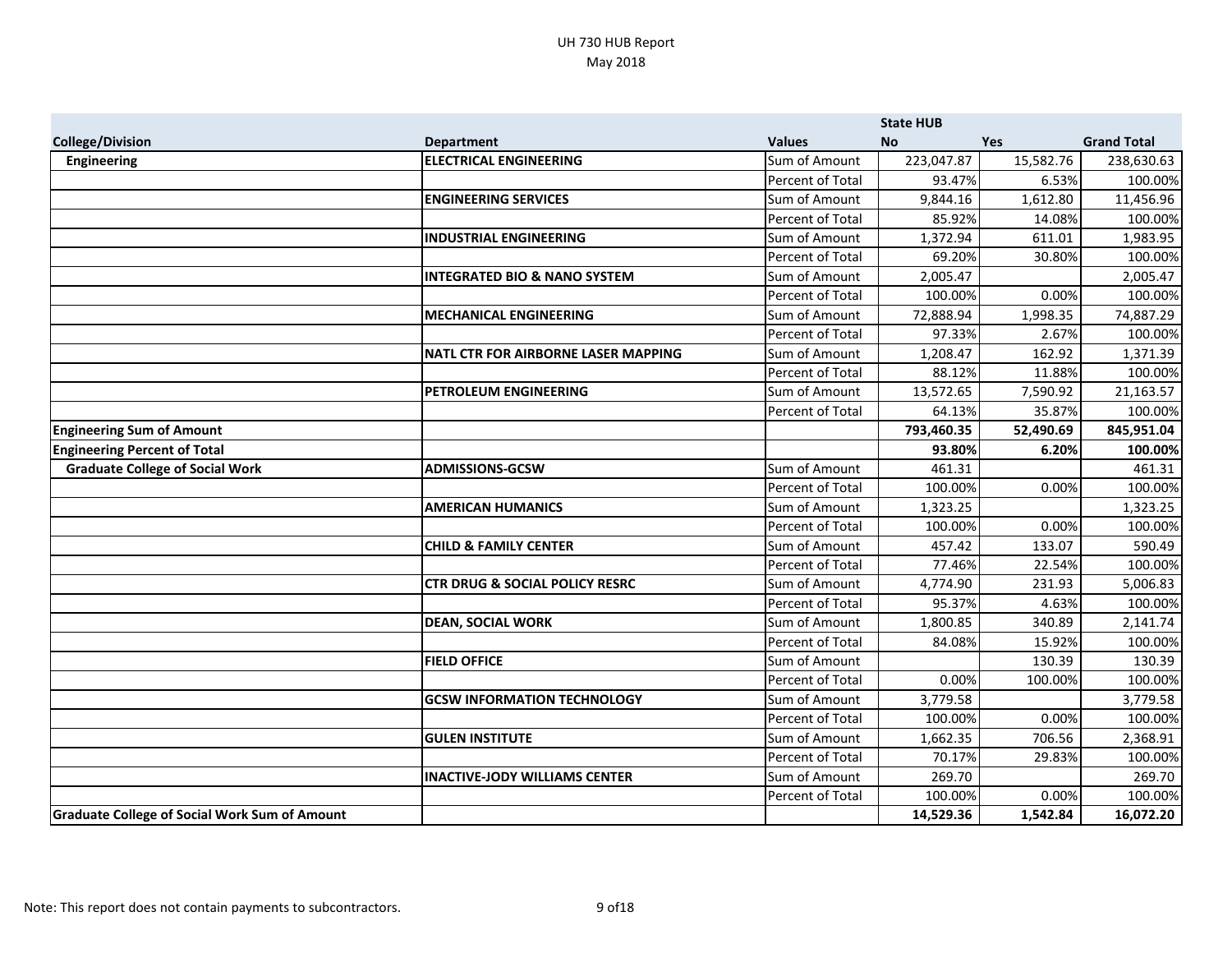|                                                         |                                           |                  | <b>State HUB</b> |            |                    |
|---------------------------------------------------------|-------------------------------------------|------------------|------------------|------------|--------------------|
| <b>College/Division</b>                                 | <b>Department</b>                         | <b>Values</b>    | <b>No</b>        | <b>Yes</b> | <b>Grand Total</b> |
| <b>Graduate College of Social Work Percent of Total</b> |                                           |                  | 90.40%           | 9.60%      | 100.00%            |
| <b>Honors College</b>                                   | <b>DEAN, HONORS COLLEGE</b>               | Sum of Amount    | 19,579.25        | 1,651.50   | 21,230.75          |
|                                                         |                                           | Percent of Total | 92.22%           | 7.78%      | 100.00%            |
|                                                         | <b>OFFICE OF UNDERGRADUATE RESEARCH</b>   | Sum of Amount    | 310.70           | 11.88      | 322.58             |
|                                                         |                                           | Percent of Total | 96.32%           | 3.68%      | 100.00%            |
| <b>Honors College Sum of Amount</b>                     |                                           |                  | 19,889.95        | 1,663.38   | 21,553.33          |
| <b>Honors College Percent of Total</b>                  |                                           |                  | 92.28%           | 7.72%      | 100.00%            |
| <b>Hotel and Restaurant Management</b>                  | <b>DEAN, HOTEL &amp; RESTAURANT MANAG</b> | Sum of Amount    | 8,367.96         | 1,943.70   | 10,311.66          |
|                                                         |                                           | Percent of Total | 81.15%           | 18.85%     | 100.00%            |
|                                                         | HOTEL AND RESTAURANT MANAGEMENT           | Sum of Amount    | 508,166.53       | 15,490.96  | 523,657.49         |
|                                                         |                                           | Percent of Total | 97.04%           | 2.96%      | 100.00%            |
| Hotel and Restaurant Management Sum of Amount           |                                           |                  | 516,534.49       | 17,434.66  | 533,969.15         |
| Hotel and Restaurant Management Percent of Total        |                                           |                  | 96.73%           | 3.27%      | 100.00%            |
| <b>Law Center</b>                                       | <b>ALUMNI RELATIONS, LAW</b>              | Sum of Amount    |                  | 430.51     | 430.51             |
|                                                         |                                           | Percent of Total | 0.00%            | 100.00%    | 100.00%            |
|                                                         | <b>ASSOCIATE DEAN, LAW</b>                | Sum of Amount    | 19.00            |            | 19.00              |
|                                                         |                                           | Percent of Total | 100.00%          | 0.00%      | 100.00%            |
|                                                         | <b>BLAKELEY INSTITUTE</b>                 | Sum of Amount    | 1,313.96         | 785.96     | 2,099.92           |
|                                                         |                                           | Percent of Total | 62.57%           | 37.43%     | 100.00%            |
|                                                         | <b>BUSINESS SERVICES, LAW</b>             | Sum of Amount    | 5,300.76         | 3,093.04   | 8,393.80           |
|                                                         |                                           | Percent of Total | 63.15%           | 36.85%     | 100.00%            |
|                                                         | <b>CAREER SERVICES, LAW</b>               | Sum of Amount    | 3,135.07         | 1,438.34   | 4,573.41           |
|                                                         |                                           | Percent of Total | 68.55%           | 31.45%     | 100.00%            |
|                                                         | <b>CENTER PROGRAMS, LAW</b>               | Sum of Amount    | 2,014.66         |            | 2,014.66           |
|                                                         |                                           | Percent of Total | 100.00%          | 0.00%      | 100.00%            |
|                                                         | <b>DEAN, LAW</b>                          | Sum of Amount    | 2,050.52         | 499.99     | 2,550.51           |
|                                                         |                                           | Percent of Total | 80.40%           | 19.60%     | 100.00%            |
|                                                         | <b>FACILITIES, LAW</b>                    | Sum of Amount    | 727.85           | 623.92     | 1,351.77           |
|                                                         |                                           | Percent of Total | 53.84%           | 46.16%     | 100.00%            |
|                                                         | <b>FACULTY SUPPORT LAW</b>                | Sum of Amount    | 3,353.41         | 9,819.59   | 13,173.00          |
|                                                         |                                           | Percent of Total | 25.46%           | 74.54%     | 100.00%            |
|                                                         | <b>HEALTH LAW &amp; POLICY INSTITUTE</b>  | Sum of Amount    | 39.45            | 592.39     | 631.84             |
|                                                         |                                           | Percent of Total | 6.24%            | 93.76%     | 100.00%            |
|                                                         | <b>INNOCENCE PROGRAM</b>                  | Sum of Amount    |                  | 260.92     | 260.92             |
|                                                         |                                           | Percent of Total | 0.00%            | 100.00%    | 100.00%            |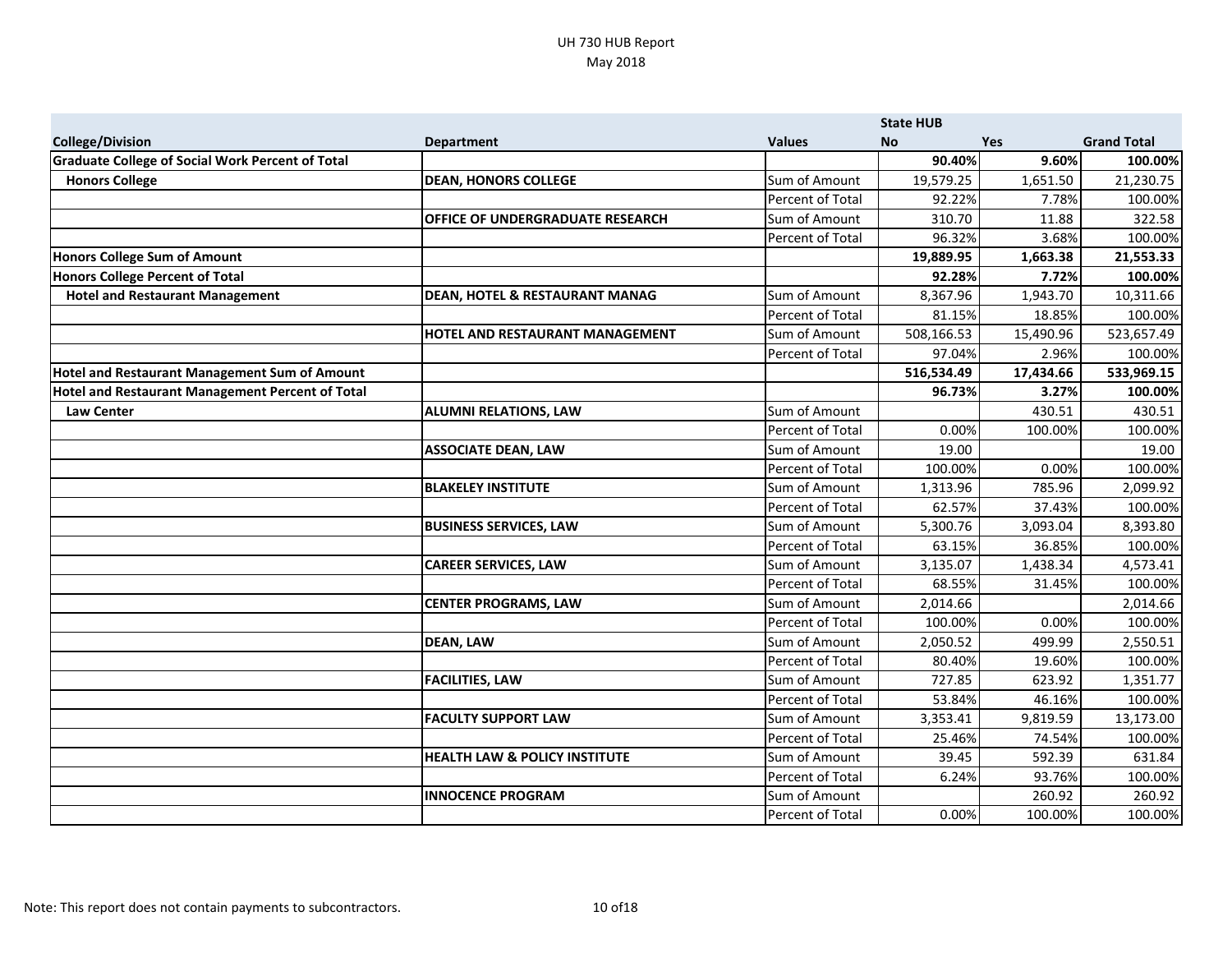|                                         |                                         |                  | <b>State HUB</b> |            |                    |
|-----------------------------------------|-----------------------------------------|------------------|------------------|------------|--------------------|
| <b>College/Division</b>                 | <b>Department</b>                       | <b>Values</b>    | <b>No</b>        | <b>Yes</b> | <b>Grand Total</b> |
| <b>Law Center</b>                       | <b>LAW INFORMATION TECHNOLOGY</b>       | Sum of Amount    | 460.75           | 1,713.44   | 2,174.19           |
|                                         |                                         | Percent of Total | 21.19%           | 78.81%     | 100.00%            |
|                                         | <b>LAW LIBRARY</b>                      | Sum of Amount    | 25,448.85        | 1,378.57   | 26,827.42          |
|                                         |                                         | Percent of Total | 94.86%           | 5.14%      | 100.00%            |
|                                         | LEGAL AID CLINIC, LAW                   | Sum of Amount    | 1,607.11         | 476.34     | 2,083.45           |
|                                         |                                         | Percent of Total | 77.14%           | 22.86%     | 100.00%            |
|                                         | <b>PUBLIC RELS &amp; MARKETING, LAW</b> | Sum of Amount    | 3,024.00         | 180.20     | 3,204.20           |
|                                         |                                         | Percent of Total | 94.38%           | 5.62%      | 100.00%            |
|                                         | <b>STUDENT ORGANIZATION, LAW</b>        | Sum of Amount    | 9,244.50         |            | 9,244.50           |
|                                         |                                         | Percent of Total | 100.00%          | 0.00%      | 100.00%            |
|                                         | <b>STUDENT SERVICES, LAW</b>            | Sum of Amount    | 54,402.44        | 2,716.61   | 57,119.05          |
|                                         |                                         | Percent of Total | 95.24%           | 4.76%      | 100.00%            |
| <b>Law Center Sum of Amount</b>         |                                         |                  | 112,142.33       | 24,009.82  | 136,152.15         |
| <b>Law Center Percent of Total</b>      |                                         |                  | 82.37%           | 17.63%     | 100.00%            |
| <b>Liberal Arts and Social Sciences</b> | <b>AEROSPACE STUDIES</b>                | Sum of Amount    | 471.35           | 874.95     | 1,346.30           |
|                                         |                                         | Percent of Total | 35.01%           | 64.99%     | 100.00%            |
|                                         | <b>AFRICAN-AMERICAN STUDIES</b>         | Sum of Amount    | 1,902.40         | 296.42     | 2,198.82           |
|                                         |                                         | Percent of Total | 86.52%           | 13.48%     | 100.00%            |
|                                         | <b>ARTE PUBLICO</b>                     | Sum of Amount    | 58,854.01        |            | 58,854.01          |
|                                         |                                         | Percent of Total | 100.00%          | 0.00%      | 100.00%            |
|                                         | <b>CENTER FOR PUBLIC HISTORY</b>        | Sum of Amount    | 5,941.29         | 864.25     | 6,805.54           |
|                                         |                                         | Percent of Total | 87.30%           | 12.70%     | 100.00%            |
|                                         | <b>COMMUNICATION</b>                    | Sum of Amount    | 68,522.78        | 2,215.84   | 70,738.62          |
|                                         |                                         | Percent of Total | 96.87%           | 3.13%      | 100.00%            |
|                                         | <b>COMMUNICATIONS DISORDERS</b>         | Sum of Amount    | 7,521.40         | 371.73     | 7,893.13           |
|                                         |                                         | Percent of Total | 95.29%           | 4.71%      | 100.00%            |
|                                         | <b>COMPARATIVE CULTURAL STUDIES</b>     | Sum of Amount    | 912.23           | 651.08     | 1,563.31           |
|                                         |                                         | Percent of Total | 58.35%           | 41.65%     | 100.00%            |
|                                         | <b>CTR NEURO AND BIOMECH RESEARCH</b>   | Sum of Amount    | 450.98           |            | 450.98             |
|                                         |                                         | Percent of Total | 100.00%          | 0.00%      | 100.00%            |
|                                         | <b>DEAN, LIBERAL ARTS &amp; SOC SCI</b> | Sum of Amount    | 17,856.98        | 14,901.10  | 32,758.08          |
|                                         |                                         | Percent of Total | 54.51%           | 45.49%     | 100.00%            |
|                                         | <b>ECONOMICS</b>                        | Sum of Amount    | 4,520.97         | 1,875.77   | 6,396.74           |
|                                         |                                         | Percent of Total | 70.68%           | 29.32%     | 100.00%            |
|                                         | <b>ENGLISH</b>                          | Sum of Amount    | 39,426.27        | 2,499.90   | 41,926.17          |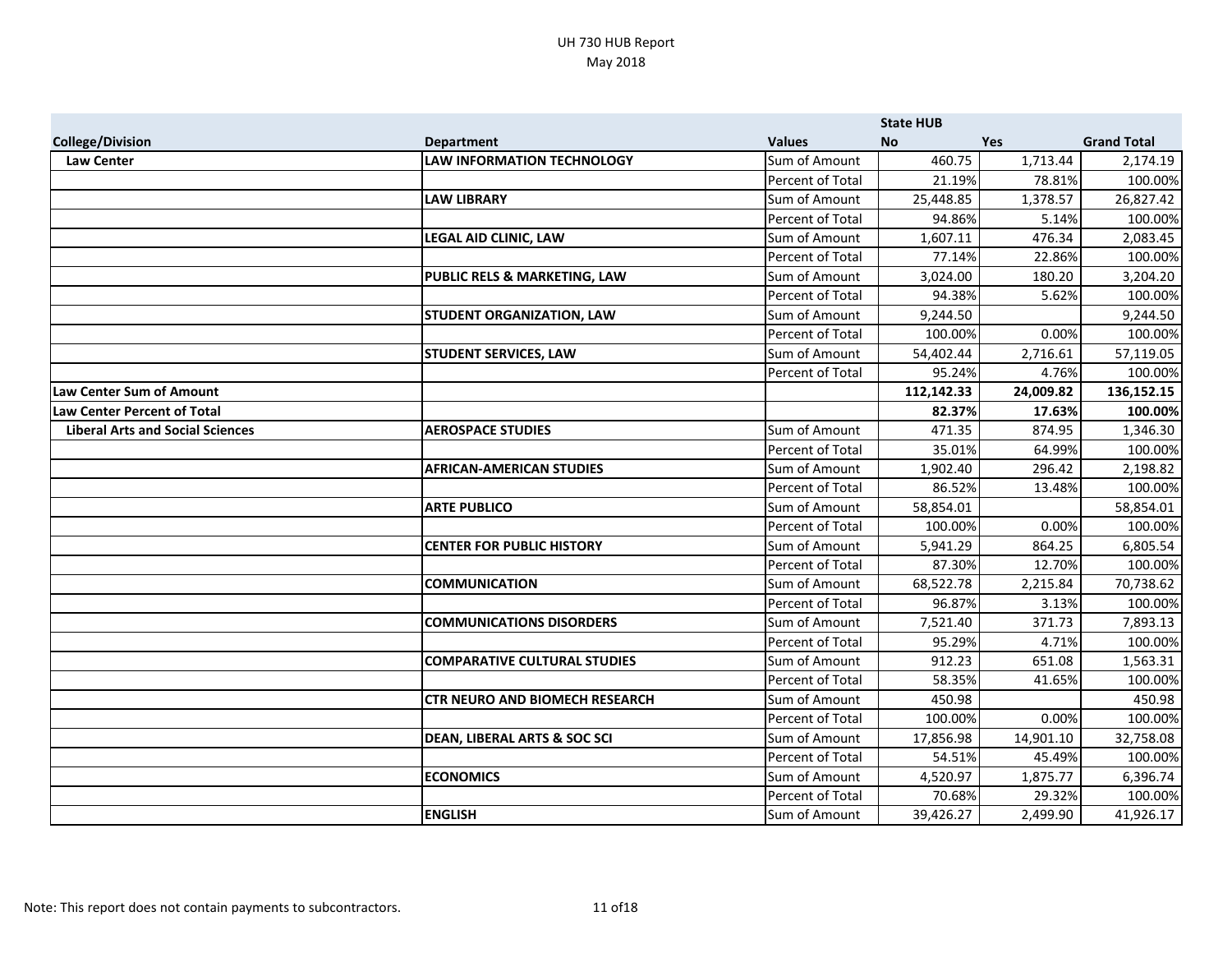|                                                          |                                       |                  | <b>State HUB</b> |            |                    |
|----------------------------------------------------------|---------------------------------------|------------------|------------------|------------|--------------------|
| <b>College/Division</b>                                  | <b>Department</b>                     | <b>Values</b>    | <b>No</b>        | <b>Yes</b> | <b>Grand Total</b> |
| <b>Liberal Arts and Social Sciences</b>                  | <b>ENGLISH</b>                        | Percent of Total | 94.04%           | 5.96%      | 100.00%            |
|                                                          | <b>HEALTH AND HUMAN PERFORMANCE</b>   | Sum of Amount    | 43,199.44        | 1,230.93   | 44,430.37          |
|                                                          |                                       | Percent of Total | 97.23%           | 2.77%      | 100.00%            |
|                                                          | <b>HISPANIC STUDIES</b>               | Sum of Amount    | 1,043.37         | 2,386.20   | 3,429.57           |
|                                                          |                                       | Percent of Total | 30.42%           | 69.58%     | 100.00%            |
|                                                          | <b>HISTORY</b>                        | Sum of Amount    | 5,756.37         | 5,383.04   | 11,139.41          |
|                                                          |                                       | Percent of Total | 51.68%           | 48.32%     | 100.00%            |
|                                                          | <b>HOBBY CENTER FOR PUBLIC POLICY</b> | Sum of Amount    | 13,436.22        | 206.13     | 13,642.35          |
|                                                          |                                       | Percent of Total | 98.49%           | 1.51%      | 100.00%            |
|                                                          | <b>MEXICAN-AMERICAN STUDIES</b>       | Sum of Amount    | 4,569.22         | 1,442.93   | 6,012.15           |
|                                                          |                                       | Percent of Total | 76.00%           | 24.00%     | 100.00%            |
|                                                          | <b>MILITARY SCIENCE</b>               | Sum of Amount    | 1,315.34         | 54.50      | 1,369.84           |
|                                                          |                                       | Percent of Total | 96.02%           | 3.98%      | 100.00%            |
|                                                          | <b>MODERN AND CLASSICAL LANGUAGES</b> | Sum of Amount    | 765.59           | 534.53     | 1,300.12           |
|                                                          |                                       | Percent of Total | 58.89%           | 41.11%     | 100.00%            |
|                                                          | <b>PHILOSOPHY</b>                     | Sum of Amount    | 233.95           |            | 233.95             |
|                                                          |                                       | Percent of Total | 100.00%          | 0.00%      | 100.00%            |
|                                                          | <b>POLITICAL SCIENCE</b>              | Sum of Amount    | 64,136.64        | 335.85     | 64,472.49          |
|                                                          |                                       | Percent of Total | 99.48%           | 0.52%      | 100.00%            |
|                                                          | <b>PSYCHOLOGY</b>                     | Sum of Amount    | 57,681.83        | 1,694.99   | 59,376.82          |
|                                                          |                                       | Percent of Total | 97.15%           | 2.85%      | 100.00%            |
|                                                          | <b>SOCIOLOGY</b>                      | Sum of Amount    | 3,834.86         | 4,623.92   | 8,458.78           |
|                                                          |                                       | Percent of Total | 45.34%           | 54.66%     | 100.00%            |
|                                                          | <b>WOMEN'S STUDIES PROGRAM</b>        | Sum of Amount    | 1,491.94         | 803.09     | 2,295.03           |
|                                                          |                                       | Percent of Total | 65.01%           | 34.99%     | 100.00%            |
| <b>Liberal Arts and Social Sciences Sum of Amount</b>    |                                       |                  | 403,845.43       | 43,247.15  | 447,092.58         |
| <b>Liberal Arts and Social Sciences Percent of Total</b> |                                       |                  | 90.33%           | 9.67%      | 100.00%            |
| Library                                                  | <b>UNIVERSITY LIBRARIES</b>           | Sum of Amount    | 576,976.65       | 21,752.04  | 598,728.69         |
|                                                          |                                       | Percent of Total | 96.37%           | 3.63%      | 100.00%            |
| <b>Library Sum of Amount</b>                             |                                       |                  | 576,976.65       | 21,752.04  | 598,728.69         |
| <b>Library Percent of Total</b>                          |                                       |                  | 96.37%           | 3.63%      | 100.00%            |
| <b>Natural Science and Mathematics</b>                   | <b>BIOLOGY &amp; BIOCHEMISTRY</b>     | Sum of Amount    | 241,366.86       | 2,207.84   | 243,574.70         |
|                                                          |                                       | Percent of Total | 99.09%           | 0.91%      | 100.00%            |
|                                                          | <b>CHEMISTRY</b>                      | Sum of Amount    | 145,192.01       | 22,503.79  | 167,695.80         |
|                                                          |                                       | Percent of Total | 86.58%           | 13.42%     | 100.00%            |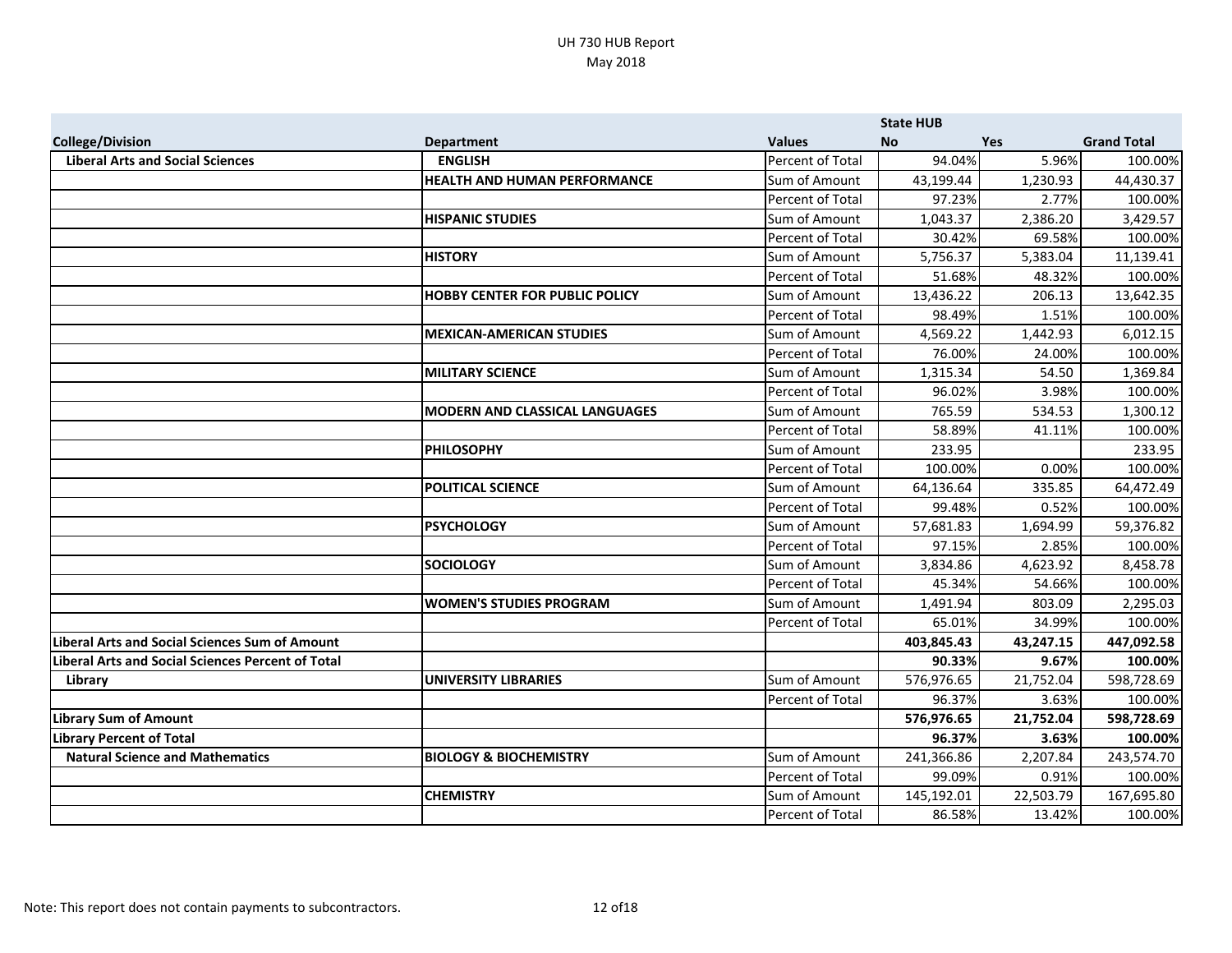|                                                         |                                                       |                  | <b>State HUB</b> |           |                    |
|---------------------------------------------------------|-------------------------------------------------------|------------------|------------------|-----------|--------------------|
| <b>College/Division</b>                                 | <b>Department</b>                                     | <b>Values</b>    | <b>No</b>        | Yes       | <b>Grand Total</b> |
| <b>Natural Science and Mathematics</b>                  | <b>COMPUTER SCIENCE</b>                               | Sum of Amount    | 51,086.28        | 4,859.53  | 55,945.81          |
|                                                         |                                                       | Percent of Total | 91.31%           | 8.69%     | 100.00%            |
|                                                         | <b>CTR FOR NUCLEAR RECEPTORS &amp; CELL SIGNALING</b> | Sum of Amount    | 53,920.26        | 221.11    | 54,141.37          |
|                                                         |                                                       | Percent of Total | 99.59%           | 0.41%     | 100.00%            |
|                                                         | <b>DEAN, NATURAL SCIENCE &amp; MATHE</b>              | Sum of Amount    | 62,894.72        | 3,979.58  | 66,874.30          |
|                                                         |                                                       | Percent of Total | 94.05%           | 5.95%     | 100.00%            |
|                                                         | <b>EARTH AND ATMOSPHERIC SCIENCES</b>                 | Sum of Amount    | 57,347.30        | 10,474.00 | 67,821.30          |
|                                                         |                                                       | Percent of Total | 84.56%           | 15.44%    | 100.00%            |
|                                                         | <b>HOUSTON COASTAL CENTER</b>                         | Sum of Amount    | 95.89            |           | 95.89              |
|                                                         |                                                       | Percent of Total | 100.00%          | 0.00%     | 100.00%            |
|                                                         | INST FOR CLIMATE/ATMOSPHERIC SCIENCE (CAS)            | Sum of Amount    | 698.89           |           | 698.89             |
|                                                         |                                                       | Percent of Total | 100.00%          | 0.00%     | 100.00%            |
|                                                         | <b>MATHEMATICS</b>                                    | Sum of Amount    | 5,730.24         | 2,318.94  | 8,049.18           |
|                                                         |                                                       | Percent of Total | 71.19%           | 28.81%    | 100.00%            |
|                                                         | <b>PHYSICS</b>                                        | Sum of Amount    | 21,656.65        | 2,236.53  | 23,893.18          |
|                                                         |                                                       | Percent of Total | 90.64%           | 9.36%     | 100.00%            |
| Natural Science and Mathematics Sum of Amount           |                                                       |                  | 639,989.10       | 48,801.32 | 688,790.42         |
| <b>Natural Science and Mathematics Percent of Total</b> |                                                       |                  | 92.91%           | 7.09%     | 100.00%            |
| Optometry                                               | <b>DEAN, OPTOMETRY</b>                                | Sum of Amount    | 27,391.35        | 4,249.28  | 31,640.63          |
|                                                         |                                                       | Percent of Total | 86.57%           | 13.43%    | 100.00%            |
|                                                         | <b>OPT VISION SCIENCES</b>                            | Sum of Amount    | 197,274.68       | 6,502.23  | 203,776.91         |
|                                                         |                                                       | Percent of Total | 96.81%           | 3.19%     | 100.00%            |
|                                                         | <b>OPTOMETRY CLINIC</b>                               | Sum of Amount    | 649,379.22       | 9,719.23  | 659,098.45         |
|                                                         |                                                       | Percent of Total | 98.53%           | 1.47%     | 100.00%            |
| <b>Optometry Sum of Amount</b>                          |                                                       |                  | 874,045.25       | 20,470.74 | 894,515.99         |
| <b>Optometry Percent of Total</b>                       |                                                       |                  | 97.71%           | 2.29%     | 100.00%            |
| Pharmacy                                                | <b>DEAN, PHARMACY</b>                                 | Sum of Amount    | 83,377.82        | 5,754.64  | 89,132.46          |
|                                                         |                                                       | Percent of Total | 93.54%           | 6.46%     | 100.00%            |
|                                                         | <b>EXPERIENTIAL PROGRAMS</b>                          | Sum of Amount    | 5,513.07         | 976.80    | 6,489.87           |
|                                                         |                                                       | Percent of Total | 84.95%           | 15.05%    | 100.00%            |
|                                                         | PHAR HEALTH OUTCOMES & POLICY                         | Sum of Amount    | 10,040.69        | 37,430.23 | 47,470.92          |
|                                                         |                                                       | Percent of Total | 21.15%           | 78.85%    | 100.00%            |
|                                                         | PHARM PRACTICE & TRANS RESEARCH                       | Sum of Amount    | 46,384.77        | 4,226.34  | 50,611.11          |
|                                                         |                                                       | Percent of Total | 91.65%           | 8.35%     | 100.00%            |
|                                                         | PHARMACOLOGICAL & PHARMACEUTIC                        | Sum of Amount    | 158,777.18       | 9,758.03  | 168,535.21         |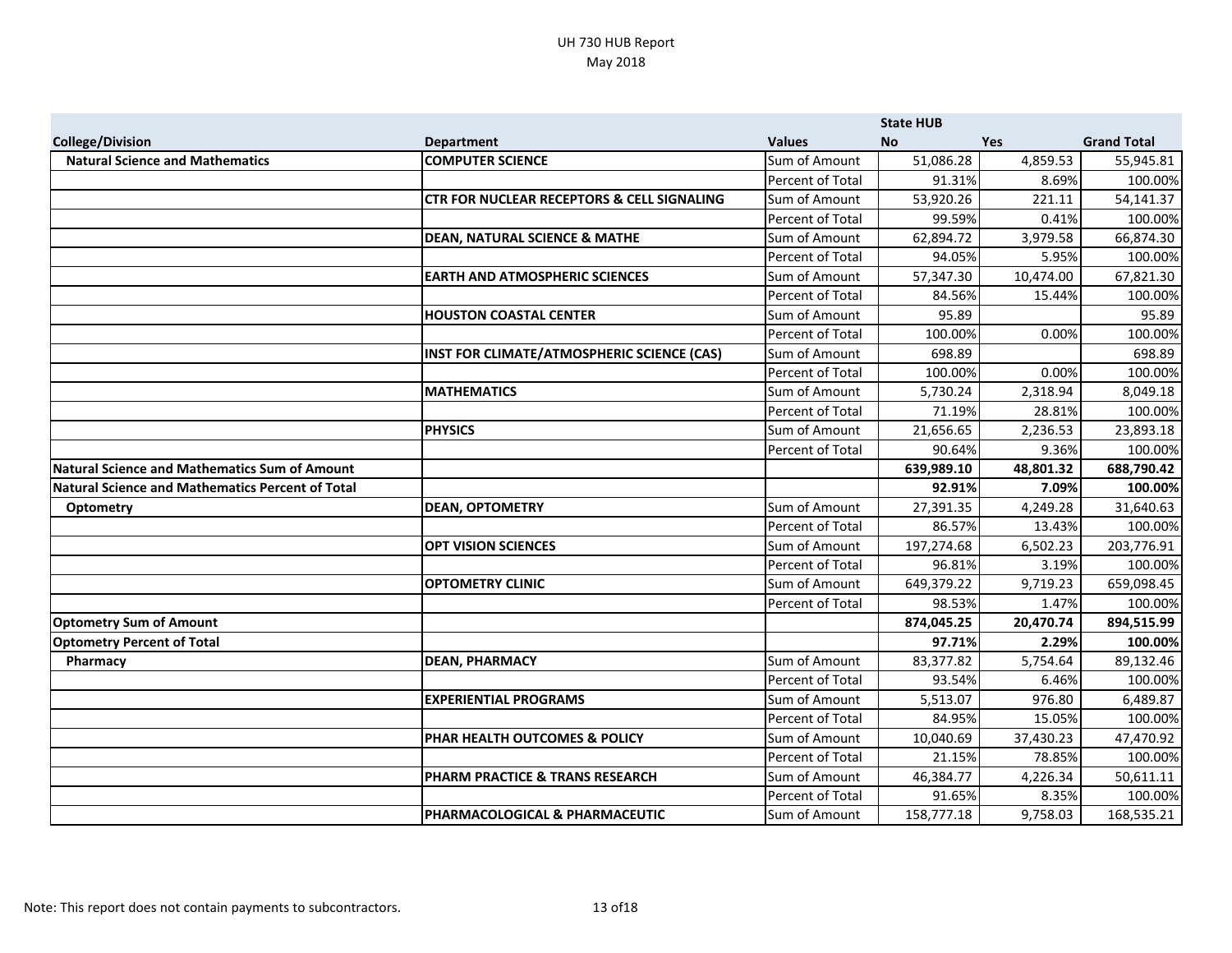|                                  |                                                     |                  | <b>State HUB</b> |            |                    |
|----------------------------------|-----------------------------------------------------|------------------|------------------|------------|--------------------|
| <b>College/Division</b>          | <b>Department</b>                                   | <b>Values</b>    | <b>No</b>        | <b>Yes</b> | <b>Grand Total</b> |
| Pharmacy                         | PHARMACOLOGICAL & PHARMACEUTIC                      | Percent of Total | 94.21%           | 5.79%      | 100.00%            |
|                                  | <b>STUDENT SERVICES PHARMACY</b>                    | Sum of Amount    | 3,991.45         | 1,639.81   | 5,631.26           |
|                                  |                                                     | Percent of Total | 70.88%           | 29.12%     | 100.00%            |
| <b>Pharmacy Sum of Amount</b>    |                                                     |                  | 308,084.98       | 59,785.85  | 367,870.83         |
| <b>Pharmacy Percent of Total</b> |                                                     |                  | 83.75%           | 16.25%     | 100.00%            |
| Research                         | ADVANCED MANUFACTURING INSTITUTE (AMI)              | Sum of Amount    | 4,193.50         |            | 4,193.50           |
|                                  |                                                     | Percent of Total | 100.00%          | 0.00%      | 100.00%            |
|                                  | <b>ANIMAL CARE OPERATIONS</b>                       | Sum of Amount    | 40,093.22        | 3,044.43   | 43,137.65          |
|                                  |                                                     | Percent of Total | 92.94%           | 7.06%      | 100.00%            |
|                                  | <b>BUSINESS OPERATIONS &amp; IT</b>                 | Sum of Amount    | 4,639.69         |            | 4,639.69           |
|                                  |                                                     | Percent of Total | 100.00%          | 0.00%      | 100.00%            |
|                                  | <b>CENTER FOR ADVANCED COMPUTING &amp; DATA SYS</b> | Sum of Amount    | 1,739.70         |            | 1,739.70           |
|                                  |                                                     | Percent of Total | 100.00%          | 0.00%      | 100.00%            |
|                                  | <b>CENTER FOR INDUSTRIAL PARTNERS</b>               | Sum of Amount    | 138.27           |            | 138.27             |
|                                  |                                                     | Percent of Total | 100.00%          | 0.00%      | 100.00%            |
|                                  | DIV OF RESEARCH BUSINESS OPERATIONS                 | Sum of Amount    | 138.11           | 591.95     | 730.06             |
|                                  |                                                     | Percent of Total | 18.92%           | 81.08%     | 100.00%            |
|                                  | <b>DOR COMMUNICATIONS</b>                           | Sum of Amount    | 300.00           | 873.18     | 1,173.18           |
|                                  |                                                     | Percent of Total | 25.57%           | 74.43%     | 100.00%            |
|                                  | <b>ENVIRONMENT HEALTH &amp; LIFE SAFETY</b>         | Sum of Amount    | 5,848.35         |            | 5,848.35           |
|                                  |                                                     | Percent of Total | 100.00%          | 0.00%      | 100.00%            |
|                                  | <b>GRANT DEVELOPMENT</b>                            | Sum of Amount    | 2,804.14         |            | 2,804.14           |
|                                  |                                                     | Percent of Total | 100.00%          | 0.00%      | 100.00%            |
|                                  | <b>GRANTS AND CONTRACTS</b>                         | Sum of Amount    | 1,717.26         | 73.76      | 1,791.02           |
|                                  |                                                     | Percent of Total | 95.88%           | 4.12%      | 100.00%            |
|                                  | <b>HEALTH RESEARCH INSTITUTE</b>                    | Sum of Amount    | 21,993.04        | 4,421.95   | 26,414.99          |
|                                  |                                                     | Percent of Total | 83.26%           | 16.74%     | 100.00%            |
|                                  | <b>INACTIVE-ENERGY LAB</b>                          | Sum of Amount    | 248.00           |            | 248.00             |
|                                  |                                                     | Percent of Total | 100.00%          | 0.00%      | 100.00%            |
|                                  | OFFICE OF INTELLECTUAL PROPERTY MGMT                | Sum of Amount    | 184,655.87       |            | 184,655.87         |
|                                  |                                                     | Percent of Total | 100.00%          | 0.00%      | 100.00%            |
|                                  | <b>RESEARCH</b>                                     | Sum of Amount    | 6,834.38         | 8,396.51   | 15,230.89          |
|                                  |                                                     | Percent of Total | 44.87%           | 55.13%     | 100.00%            |
|                                  | <b>RESEARCH INVESTMENT FUND</b>                     | Sum of Amount    | 24,285.77        |            | 24,285.77          |
|                                  |                                                     | Percent of Total | 100.00%          | 0.00%      | 100.00%            |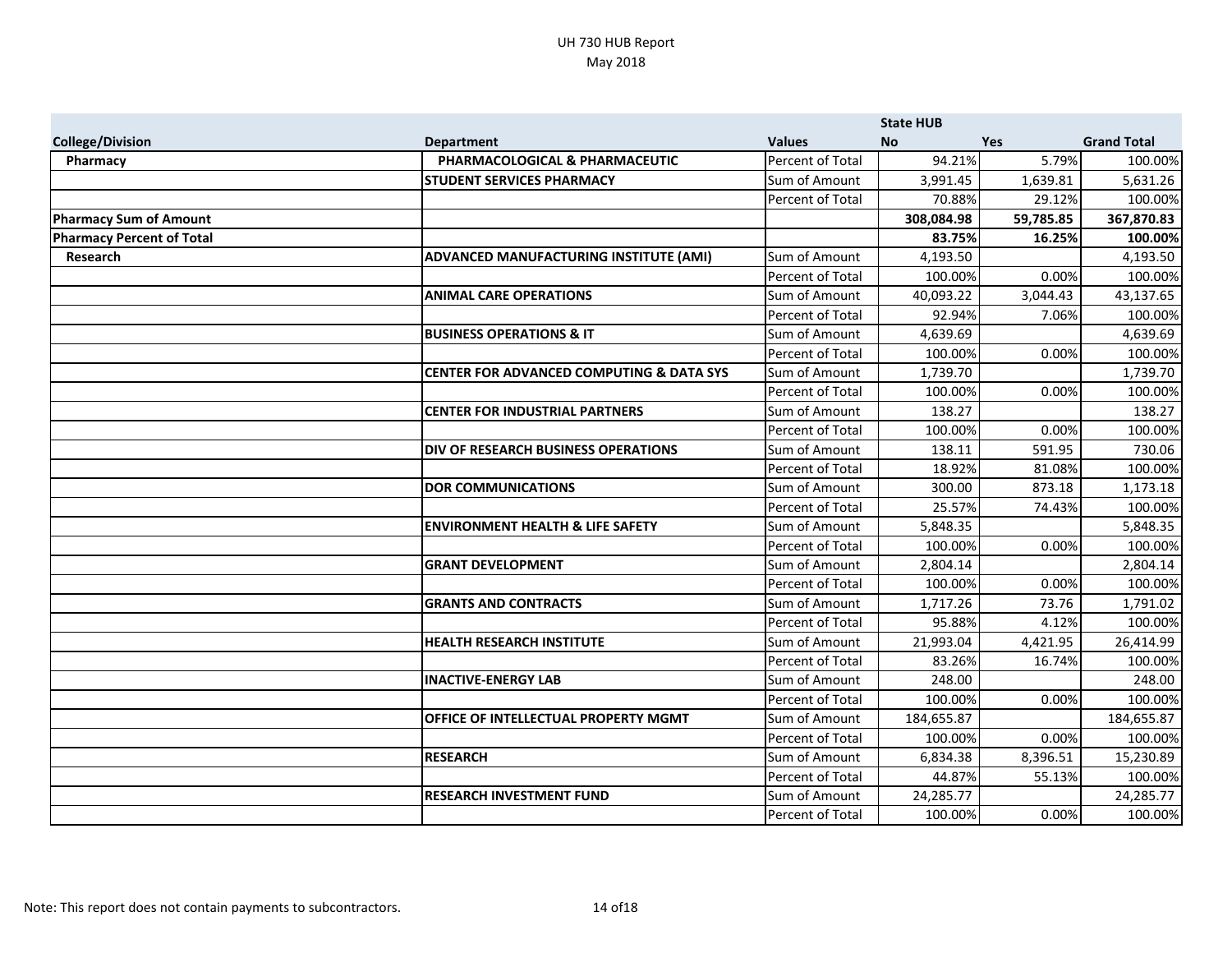|                                           |                                                  |                  | <b>State HUB</b> |            |                    |
|-------------------------------------------|--------------------------------------------------|------------------|------------------|------------|--------------------|
| <b>College/Division</b>                   | <b>Department</b>                                | <b>Values</b>    | <b>No</b>        | <b>Yes</b> | <b>Grand Total</b> |
| Research                                  | RESEARCH POLICIES/COMPLIANCE/COMMITTEES          | Sum of Amount    | 6,921.55         | 6,327.72   | 13,249.27          |
|                                           |                                                  | Percent of Total | 52.24%           | 47.76%     | 100.00%            |
|                                           | <b>TIMES</b>                                     | Sum of Amount    | 33,867.18        | 4,502.88   | 38,370.06          |
|                                           |                                                  | Percent of Total | 88.26%           | 11.74%     | 100.00%            |
|                                           | TX CTR SUPERCONDUCTIVITY AT UH                   | Sum of Amount    | 12,820.31        | 7,575.31   | 20,395.62          |
|                                           |                                                  | Percent of Total | 62.86%           | 37.14%     | 100.00%            |
|                                           | TX OBESITY RESEARCH CENTER                       | Sum of Amount    | 7,728.10         |            | 7,728.10           |
|                                           |                                                  | Percent of Total | 100.00%          | 0.00%      | 100.00%            |
|                                           | UH SEQUENCING CORE FACILITY                      | Sum of Amount    | 29,149.97        | 906.74     | 30,056.71          |
|                                           |                                                  | Percent of Total | 96.98%           | 3.02%      | 100.00%            |
| <b>Research Sum of Amount</b>             |                                                  |                  | 390,116.41       | 36,714.43  | 426,830.84         |
| <b>Research Percent of Total</b>          |                                                  |                  | 91.40%           | 8.60%      | 100.00%            |
| <b>School of Nursing</b>                  | <b>DEAN, SCHOOL OF NURSING</b>                   | Sum of Amount    | 19,312.11        | 15,281.32  | 34,593.43          |
|                                           |                                                  | Percent of Total | 55.83%           | 44.17%     | 100.00%            |
| <b>School of Nursing Sum of Amount</b>    |                                                  |                  | 19,312.11        | 15,281.32  | 34,593.43          |
| <b>School of Nursing Percent of Total</b> |                                                  |                  | 55.83%           | 44.17%     | 100.00%            |
| <b>Student Affairs</b>                    | <b>ADMISSIONS</b>                                | Sum of Amount    | 20,485.93        | 47,888.37  | 68,374.30          |
|                                           |                                                  | Percent of Total | 29.96%           | 70.04%     | 100.00%            |
|                                           | <b>CAMPUS RECREATION</b>                         | Sum of Amount    | 57,726.49        | 686.78     | 58,413.27          |
|                                           |                                                  | Percent of Total | 98.82%           | 1.18%      | 100.00%            |
|                                           | <b>CAMPUS SOLUTIONS SERVICES</b>                 | Sum of Amount    | 19,943.04        | 61,038.48  | 80,981.52          |
|                                           |                                                  | Percent of Total | 24.63%           | 75.37%     | 100.00%            |
|                                           | <b>CENTER FOR DIVERSITY &amp; INCLUSION</b>      | Sum of Amount    | 3,330.70         | 751.75     | 4,082.45           |
|                                           |                                                  | Percent of Total | 81.59%           | 18.41%     | 100.00%            |
|                                           | <b>CENTER FOR FRATERNITY &amp; SORORITY LIFE</b> | Sum of Amount    | 535.56           |            | 535.56             |
|                                           |                                                  | Percent of Total | 100.00%          | 0.00%      | 100.00%            |
|                                           | <b>CENTER FOR STUDENT INVOLVEMENT</b>            | Sum of Amount    | 14,893.81        | 231.60     | 15,125.41          |
|                                           |                                                  | Percent of Total | 98.47%           | 1.53%      | 100.00%            |
|                                           | <b>CENTER FOR STUDENT MEDIA</b>                  | Sum of Amount    | 14,625.33        | 123.80     | 14,749.13          |
|                                           |                                                  | Percent of Total | 99.16%           | 0.84%      | 100.00%            |
|                                           | <b>CENTER FOR STUDENTS W/DISABILITIES</b>        | Sum of Amount    | 45,686.06        | 44,512.50  | 90,198.56          |
|                                           |                                                  | Percent of Total | 50.65%           | 49.35%     | 100.00%            |
|                                           | <b>CHILDREN'S LEARNING CENTER</b>                | Sum of Amount    | 16,674.19        | 872.65     | 17,546.84          |
|                                           |                                                  | Percent of Total | 95.03%           | 4.97%      | 100.00%            |
|                                           | <b>COUGARS IN RECOVERY</b>                       | Sum of Amount    | 481.52           | 244.46     | 725.98             |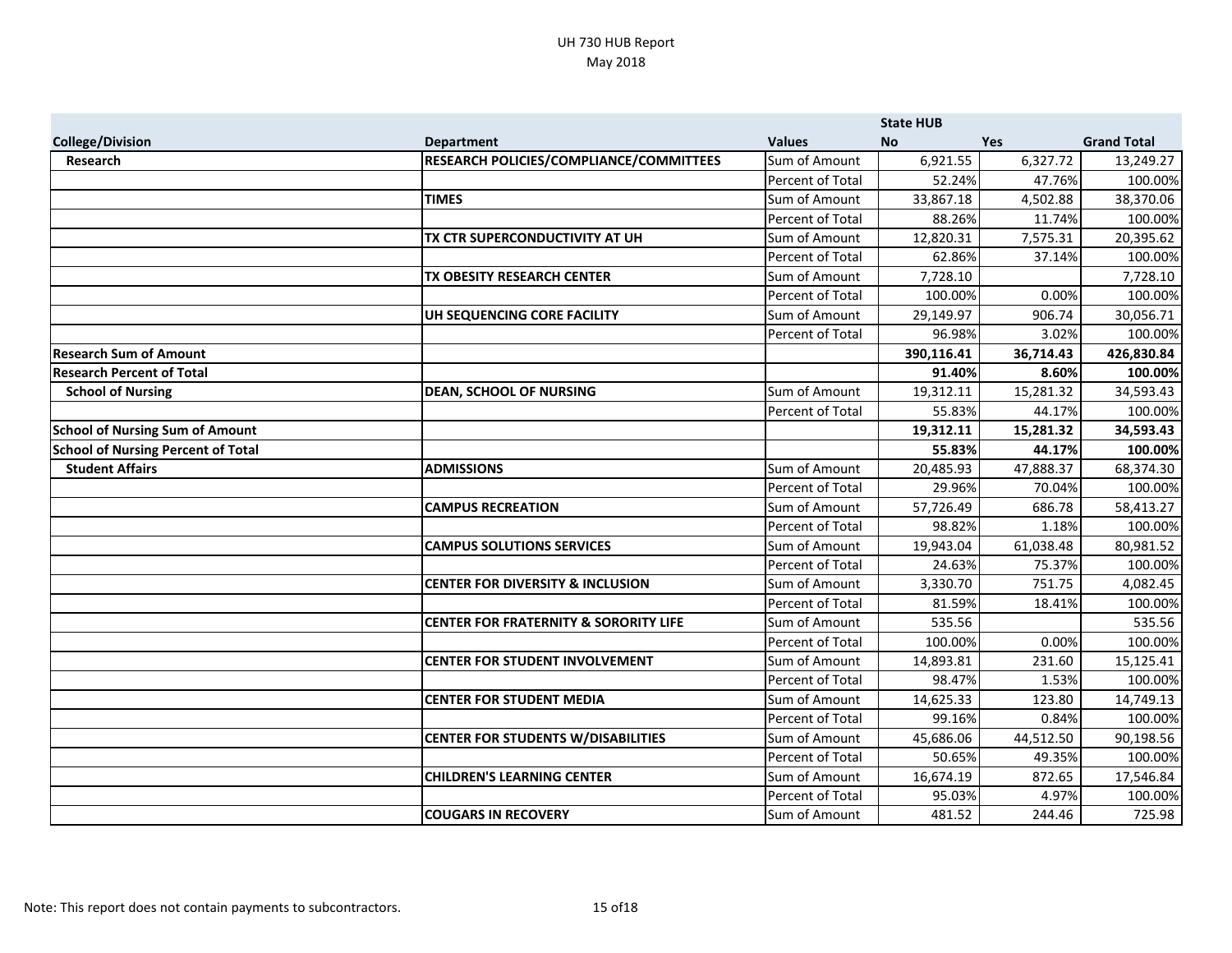|                         |                                          |                  | <b>State HUB</b> |            |                    |
|-------------------------|------------------------------------------|------------------|------------------|------------|--------------------|
| <b>College/Division</b> | <b>Department</b>                        | <b>Values</b>    | No               | <b>Yes</b> | <b>Grand Total</b> |
| <b>Student Affairs</b>  | <b>COUGARS IN RECOVERY</b>               | Percent of Total | 66.33%           | 33.67%     | 100.00%            |
|                         | <b>COUNSELING AND PSYCH SVCS</b>         | Sum of Amount    | 1,628.96         | 47,604.68  | 49,233.64          |
|                         |                                          | Percent of Total | 3.31%            | 96.69%     | 100.00%            |
|                         | <b>DEAN OF STUDENTS</b>                  | Sum of Amount    | 4,353.90         | 1,333.13   | 5,687.03           |
|                         |                                          | Percent of Total | 76.56%           | 23.44%     | 100.00%            |
|                         | <b>ENROLLMENT MANAGEMENT SERVICES</b>    | Sum of Amount    | 11,252.74        | 4,032.30   | 15,285.04          |
|                         |                                          | Percent of Total | 73.62%           | 26.38%     | 100.00%            |
|                         | <b>LGBTQ RESOURCE CENTER</b>             | Sum of Amount    | 323.66           |            | 323.66             |
|                         |                                          | Percent of Total | 100.00%          | 0.00%      | 100.00%            |
|                         | OFFICE OF THE UNIVERSITY REGISTRAR       | Sum of Amount    | 3,554.97         | 5,596.52   | 9,151.49           |
|                         |                                          | Percent of Total | 38.85%           | 61.15%     | 100.00%            |
|                         | <b>RELIGION CENTER</b>                   | Sum of Amount    | 258.50           |            | 258.50             |
|                         |                                          | Percent of Total | 100.00%          | 0.00%      | 100.00%            |
|                         | <b>SCHOLARSHIPS AND FINANCIAL AID</b>    | Sum of Amount    | 6,983.31         | 7,509.17   | 14,492.48          |
|                         |                                          | Percent of Total | 48.19%           | 51.81%     | 100.00%            |
|                         | <b>STU COMMUNICATION &amp; MARKETING</b> | Sum of Amount    | 997.30           | 45.76      | 1,043.06           |
|                         |                                          | Percent of Total | 95.61%           | 4.39%      | 100.00%            |
|                         | <b>STUDENT AFFAIRS</b>                   | Sum of Amount    | 16,887.55        | 36.11      | 16,923.66          |
|                         |                                          | Percent of Total | 99.79%           | 0.21%      | 100.00%            |
|                         | <b>STUDENT AFFAIRS BUSINESS SERVICES</b> | Sum of Amount    | 659.12           | 2,470.53   | 3,129.65           |
|                         |                                          | Percent of Total | 21.06%           | 78.94%     | 100.00%            |
|                         | <b>STUDENT AFFAIRS IT SERVICES</b>       | Sum of Amount    | 208.32           |            | 208.32             |
|                         |                                          | Percent of Total | 100.00%          | 0.00%      | 100.00%            |
|                         | <b>STUDENT CENTER</b>                    | Sum of Amount    | 27,289.96        | 9,534.25   | 36,824.21          |
|                         |                                          | Percent of Total | 74.11%           | 25.89%     | 100.00%            |
|                         | <b>STUDENT HEALTH CENTER</b>             | Sum of Amount    | 25,642.65        | 26,196.39  | 51,839.04          |
|                         |                                          | Percent of Total | 49.47%           | 50.53%     | 100.00%            |
|                         | <b>STUDENT HOUSING - RESID LIFE</b>      | Sum of Amount    | 112,931.08       | 774.66     | 113,705.74         |
|                         |                                          | Percent of Total | 99.32%           | 0.68%      | 100.00%            |
|                         | <b>UNIVERSITY CAREER SERVICES</b>        | Sum of Amount    | 5,918.41         | 4,149.18   | 10,067.59          |
|                         |                                          | Percent of Total | 58.79%           | 41.21%     | 100.00%            |
|                         | URBAN EXPERIENCE VPSA                    | Sum of Amount    | 3,803.19         |            | 3,803.19           |
|                         |                                          | Percent of Total | 100.00%          | 0.00%      | 100.00%            |
|                         | <b>VETERAN SERVICES</b>                  | Sum of Amount    | 734.83           | 326.94     | 1,061.77           |
|                         |                                          | Percent of Total | 69.21%           | 30.79%     | 100.00%            |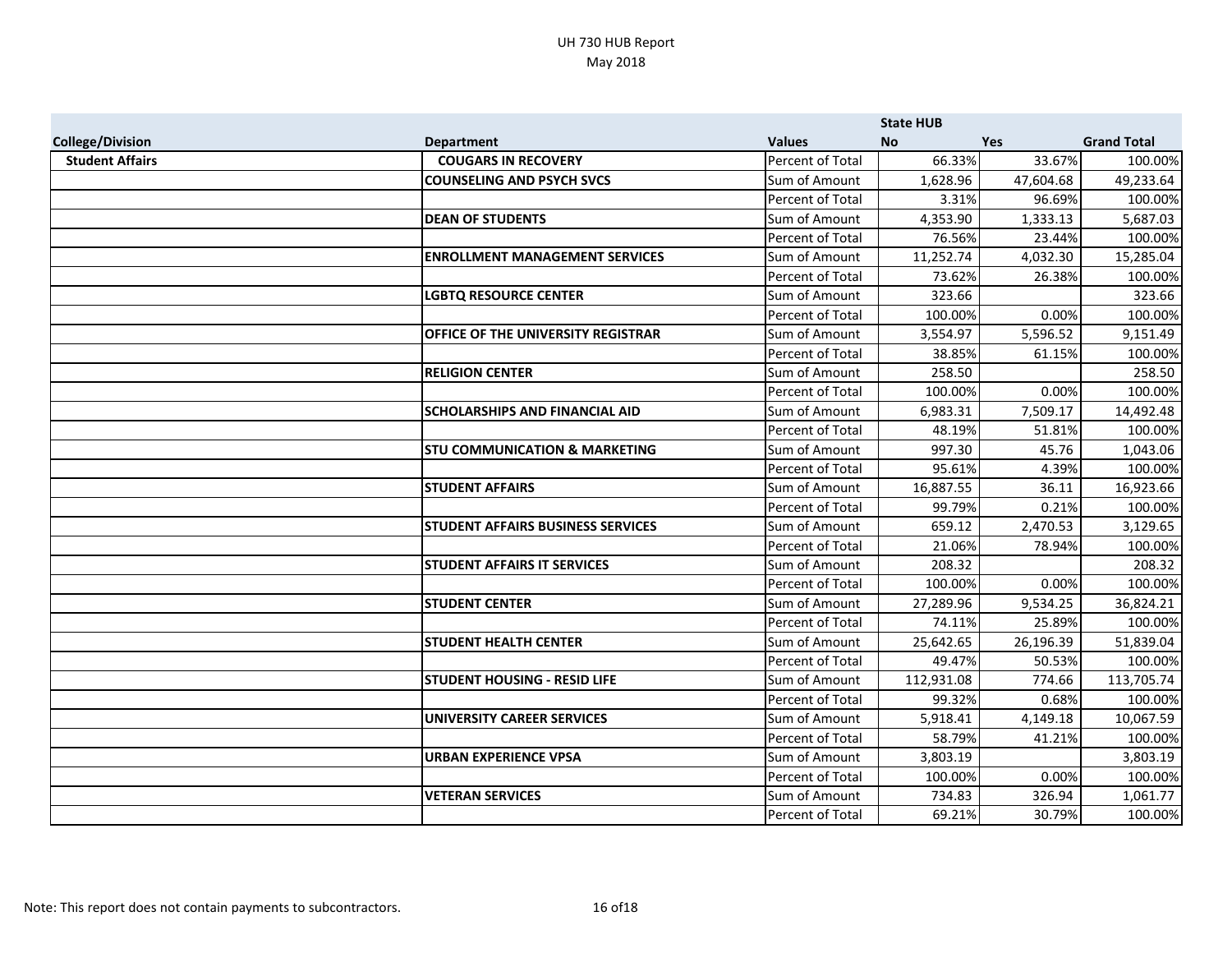|                                                   |                                           |                  | <b>State HUB</b> |            |                    |
|---------------------------------------------------|-------------------------------------------|------------------|------------------|------------|--------------------|
| <b>College/Division</b>                           | <b>Department</b>                         | <b>Values</b>    | <b>No</b>        | <b>Yes</b> | <b>Grand Total</b> |
| <b>Student Affairs</b>                            | <b>WELLNESS CENTER</b>                    | Sum of Amount    | 3,299.82         | 170.87     | 3,470.69           |
|                                                   |                                           | Percent of Total | 95.08%           | 4.92%      | 100.00%            |
|                                                   | <b>WOMEN &amp; GENDER RESOURCE CENTER</b> | Sum of Amount    | 514.94           | 369.71     | 884.65             |
|                                                   |                                           | Percent of Total | 58.21%           | 41.79%     | 100.00%            |
| <b>Student Affairs Sum of Amount</b>              |                                           |                  | 421,625.84       | 266,500.59 | 688,126.43         |
| <b>Student Affairs Percent of Total</b>           |                                           |                  | 61.27%           | 38.73%     | 100.00%            |
| <b>Technology</b>                                 | <b>CENTER FOR LIFE SCIENCES TECH</b>      | Sum of Amount    | 4,912.30         |            | 4,912.30           |
|                                                   |                                           | Percent of Total | 100.00%          | 0.00%      | 100.00%            |
|                                                   | <b>CONSTRUCTION MANAGEMENT</b>            | Sum of Amount    | 26,863.13        | 3,045.32   | 29,908.45          |
|                                                   |                                           | Percent of Total | 89.82%           | 10.18%     | 100.00%            |
|                                                   | CTR FOR INFO SCRTY, RES & EDU             | Sum of Amount    | (0.58)           |            | (0.58)             |
|                                                   |                                           | Percent of Total | 100.00%          | 0.00%      | 100.00%            |
|                                                   | <b>DEAN, TECHNOLOGY</b>                   | Sum of Amount    | 46,121.24        | 39,559.76  | 85,681.00          |
|                                                   |                                           | Percent of Total | 53.83%           | 46.17%     | 100.00%            |
|                                                   | <b>ENGINEERING TECHNOLOGY</b>             | Sum of Amount    | 11,379.46        | (708.11)   | 10,671.35          |
|                                                   |                                           | Percent of Total | 106.64%          | $-6.64%$   | 100.00%            |
|                                                   | HUMAN DEVELOP AND CONSUMER SCI            | Sum of Amount    | 8,094.51         | 58.37      | 8,152.88           |
|                                                   |                                           | Percent of Total | 99.28%           | 0.72%      | 100.00%            |
|                                                   | <b>INFORMATION &amp; LOGISTICS TECH</b>   | Sum of Amount    | 11,373.27        | 4,235.55   | 15,608.82          |
|                                                   |                                           | Percent of Total | 72.86%           | 27.14%     | 100.00%            |
| <b>Technology Sum of Amount</b>                   |                                           |                  | 108,743.33       | 46,190.89  | 154,934.22         |
| <b>Technology Percent of Total</b>                |                                           |                  | 70.19%           | 29.81%     | 100.00%            |
| Univ Marketing, Comm & Media Rel                  | MARKETING-UNIV MKT, COMM & MEDIA REL      | Sum of Amount    | 6,813.60         |            | 6,813.60           |
|                                                   |                                           | Percent of Total | 100.00%          | 0.00%      | 100.00%            |
|                                                   | <b>MEDIA RELATIONS</b>                    | Sum of Amount    | 14,576.04        |            | 14,576.04          |
|                                                   |                                           | Percent of Total | 100.00%          | 0.00%      | 100.00%            |
|                                                   | VC/VP UNIV MKTG, COMM & MEDIA REL         | Sum of Amount    | 11,758.09        | 15,531.13  | 27,289.22          |
|                                                   |                                           | Percent of Total | 43.09%           | 56.91%     | 100.00%            |
| Univ Marketing, Comm & Media Rel Sum of Amount    |                                           |                  | 33,147.73        | 15,531.13  | 48,678.86          |
| Univ Marketing, Comm & Media Rel Percent of Total |                                           |                  | 68.09%           | 31.91%     | 100.00%            |
| <b>University Advancement</b>                     | <b>ALUMNI RELATIONS</b>                   | Sum of Amount    | 28,473.26        | 969.93     | 29,443.19          |
|                                                   |                                           | Percent of Total | 96.71%           | 3.29%      | 100.00%            |
|                                                   | <b>ANNUAL GIVING</b>                      | Sum of Amount    | 26,215.62        |            | 26,215.62          |
|                                                   |                                           | Percent of Total | 100.00%          | 0.00%      | 100.00%            |
|                                                   | <b>BUSINESS OPERATIONS</b>                | Sum of Amount    | 11,178.07        | 9,621.71   | 20,799.78          |